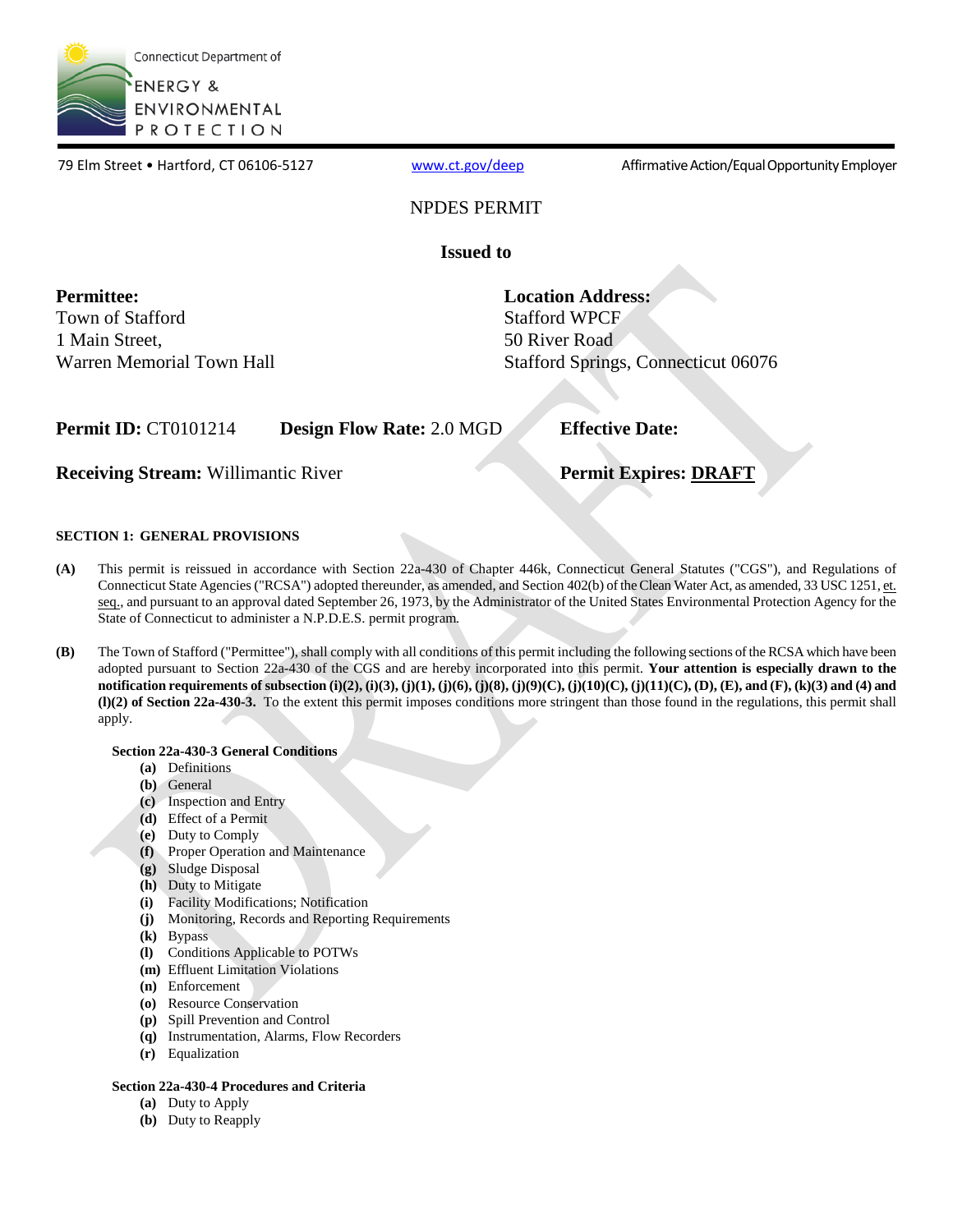- **(c)** Application Requirements
- **(d)** Preliminary Review
- **(e)** Tentative Determination
- **(f)** Draft Permits, Fact Sheets
- **(g)** Public Notice, Notice of Hearing
- **(h)** Public Comments
- **(i)** Final Determination
- **(j)** Public Hearings
- **(k)** Submission of Plans and Specifications. Approval.
- **(l)** Establishing Effluent Limitations and Conditions
- **(m)** Case-by-Case Determinations
- **(n)** Permit Issuance or Renewal
- **(o)** Permit or Application Transfer
- **(p)** Permit Revocation, Denial or Modification
- **(q)** Variances
- **(r)** Secondary Treatment Requirements
- **(s)** Treatment Requirements
- **(t)** Discharges to POTWs Prohibitions
- **(C)** Violations of any of the terms, conditions, or limitations contained in this permit may subject the Permittee to enforcement action including, but not limited to, seeking penalties, injunctions and/or forfeitures pursuant to applicable sections of the CGS and RCSA.
- **(D)** Any false statement in any information submitted pursuant to this Section of the permit may be punishable as a criminal offense under Section 22a-438 or 22a-131a of the CGS or in accordance with Section 22a-6, under Section 53a-157b of the CGS.
- **(E)**  The Permittee shall comply with Section 22a-416-1 through Section 22a-416-10 of the RCSA concerning operator certification.
- No provision of this permit and no action or inaction by the Commissioner shall be construed to constitute an assurance by the Commissioner that **(F)**  the actions taken by the Permittee pursuant to this permit will result in compliance or prevent or abate pollution.
- **(G)**  Nothing in this permit shall relieve the Permittee of other obligations under applicable federal, state and local law.
- **(H)** An annual fee shall be paid for each year this permit is in effect as set forth in Section 22a-430-7 of the RCSA. As of October 1, 2009 the annual fee is \$2367.50.

# **SECTION 2: DEFINITIONS**

- **(A)** The definitions of the terms used in this permit shall be the same as the definitions contained in Section 22a-423 of the CGS and Section 22a-430-3(a) and 22a-430-6 of the RCSA, except for **"**Composite**"** and **"**No Observable Acute Effect Level (NOAEL)**"** which are redefined below.
- **(B)** In addition to the above, the following definitions shall apply to this permit:

 **"------"** in the limits column on the monitoring tables in Attachment 1 means a limit is not specified but a value must be reported on the DMR, MOR, and/or the ATMR.

**"Annual"** in the context of any sampling frequency, shall mean the sample must be collected in the month of July, August or September.

**"Average Monthly Limit"** means the maximum allowable "Average Monthly Concentration" as defined in Section 22a-430-3(a) of the RCSA when expressed as a concentration (e.g. mg/l); otherwise, it means "Average Monthly Discharge Limitation" as defined in Section 22a-430-3(a) of the RCSA.

**"Bi-Weekly"** in the context of any sampling frequency, shall mean once every two weeks.

**"Composite"** or **"(C)"** means a sample consisting of a minimum of eight aliquot samples collected at equal intervals of no less than 30 minutes and no more than 60 minutes and combined proportionally to flow over the sampling period provided that during the sampling period the peak hourly flow is experienced.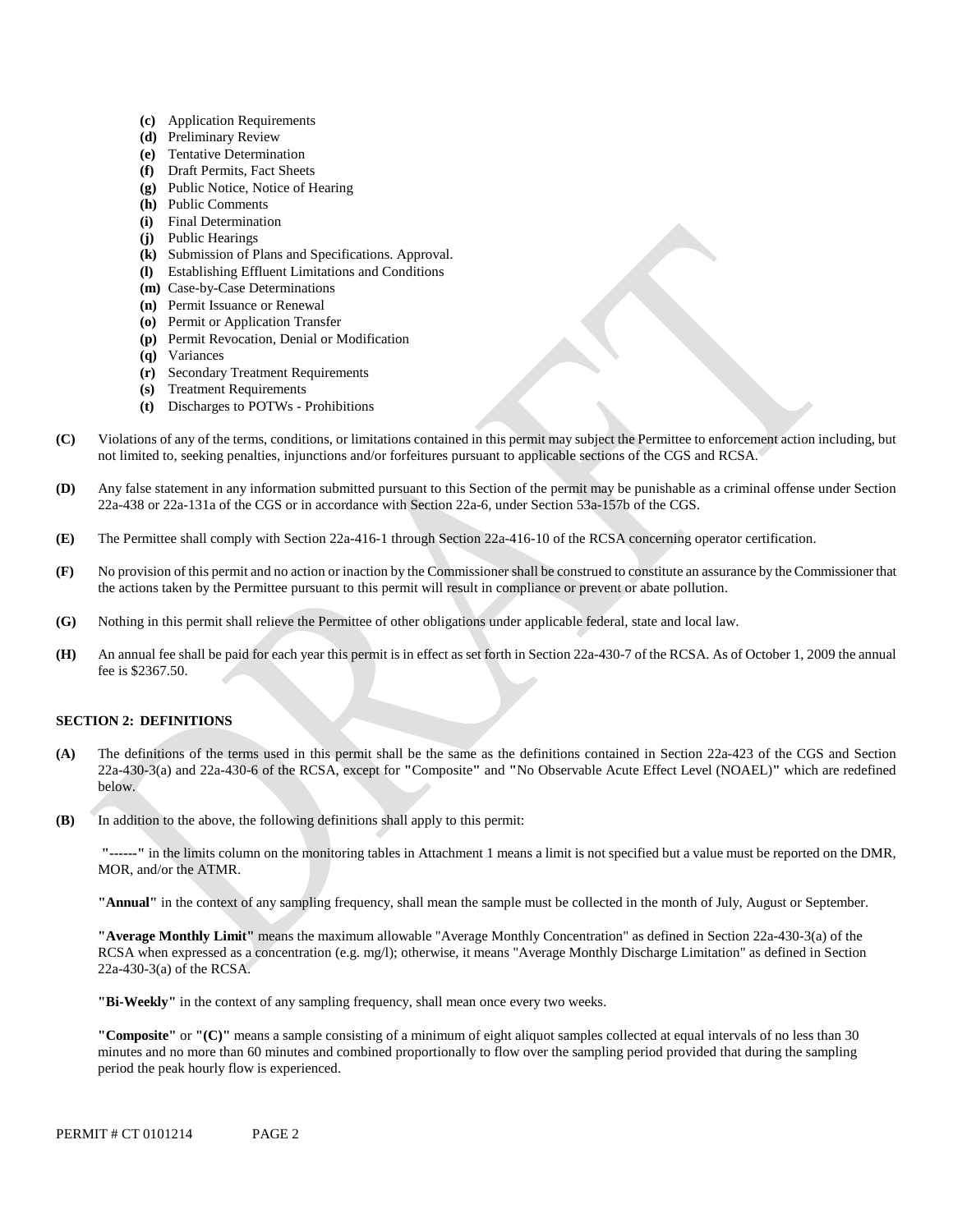**"Critical Test Concentration"** or **"(CTC)"** means the specified effluent dilution at which the Permittee is to conduct a single-concentration Aquatic Toxicity Test.

**"Daily Composite"** or **"(DC)"** means a composite sample taken over a full operating day consisting of grab samples collected at equal intervals of no more than sixty (60) minutes and combined proportionally to flow; or, a composite sample continuously collected over a full operating day proportionally to flow.

**"Daily Concentration"** means the concentration of a substance as measured in a daily composite sample, or, arithmetic average of all grab sample results defining a grab sample average.

**"Daily Quantity"** means the quantity of waste discharged during an operating day.

**"Geometric Mean"** is the **"**n**"**th root of the product of **"**n**"** observations.

**"Infiltration"** means water other than wastewater that enters a sewer system (including sewer system and foundation drains) from the ground through such means as defective pipes, pipe joints, connections, or manholes. Infiltration does not include, and is distinguished from, inflow.

 is distinguished from, infiltration. **"Inflow"** means water other than wastewater that enters a sewer system (including sewer service connections) from sources such as, but not limited to, roof leaders, cellar drains, yard drains, area drains, drains from springs and swampy areas, cross connections between storm sewers and sanitary sewers, catch basins, cooling towers, storm waters, surface runoff, street wash waters, or drainage. Inflow does not include, and

**"Instantaneous Limit"** means the highest allowable concentration of a substance as measured by a grab sample, or the highest allowable measurement of a parameter as obtained through instantaneous monitoring.

**"In-stream Waste Concentration"** or **"(IWC)"** means the concentration of a discharge in the receiving water after mixing has occurred in the allocated zone of influence.

"MGD" means million gallons per day.

**"Maximum Daily Limit"** means the maximum allowable "Daily Concentration" (defined above) when expressed as a concentration (e.g. mg/l), otherwise, it means the maximum allowable "Daily Quantity" as defined above, unless it is expressed as a flow quantity. If expressed as a flow quantity it means **"**Maximum Daily Flow**"** as defined in Section 22a-430-3(a) of the RCSA.

**"Monthly Minimum Removal Efficiency"** means the minimum reduction in the pollutant parameter specified when the effluent average monthly concentration for that parameter is compared to the influent average monthly concentration.

**"NA"** as a Monitoring Table abbreviation means **"**not applicable**"**.

**"NR"** as a Monitoring Table abbreviation means **"**not required**"**.

**"No Observable Acute Effect Level"** or **"(NOAEL)"** means any concentration equal to or less than the critical test concentration in a single concentration (pass/fail) toxicity test, conducted pursuant to Section 22a-430-3(j)(7)(A)(i) of the RCSA, demonstrating 90% or greater survival of test organisms at the CTC.

**"Quarterly"** in the context of any sampling frequency, shall mean sampling is required in the months of March, June, September, and December.

**"Range During Sampling"** or **"(RDS)"** as a sample type means the maximum and minimum of all values recorded as a result of analyzing each grab sample of; 1) a Composite Sample, or, 2) a Grab Sample Average. For those Permittee with pH meters that provide continuous monitoring and recording, Range During Sampling means the maximum and minimum readings recorded with the continuous monitoring device during the Composite or Grab Sample Average sample collection.

**"Range During Month"** or **"(RDM)"** as a sample type means the lowest and the highest values of all of the monitoring data for the reporting month.

**"Sanitary Sewage"** means wastewaters from residential, commercial and industrial sources introduced by direct connection to the sewerage collection system tributary to the treatment works including non-excessive inflow/infiltration sources.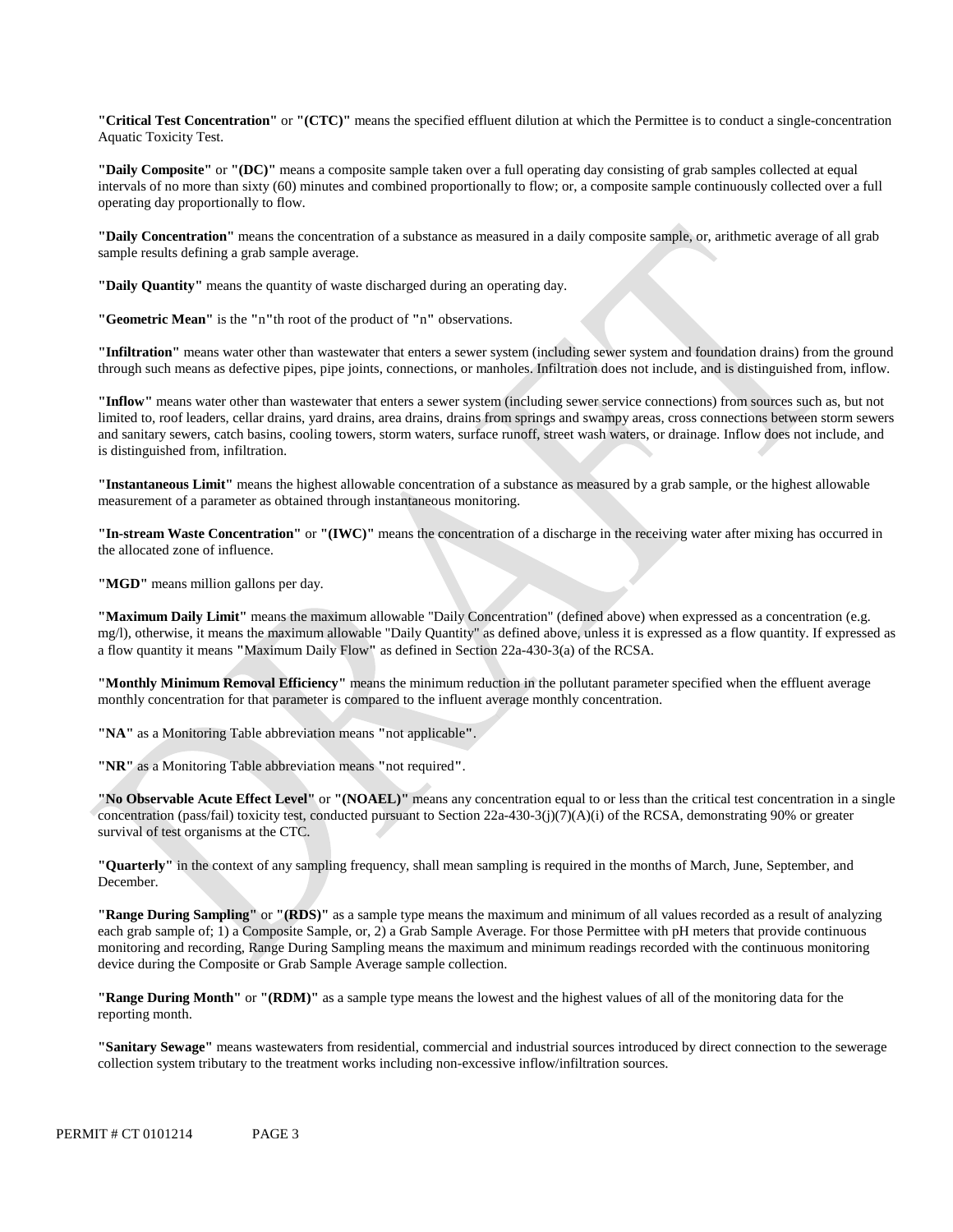**"Twice per Month"** in the context of any sampling frequency, mean two samples per calendar month collected no less than 12 days apart.

**"ug/l"** means micrograms per liter

**"Work Day"** in the context of a sampling frequency means, Monday through Friday excluding holidays.

#### **SECTION 3: COMMISSIONER'S DECISION**

- **(A)** The Commissioner of Energy and Environmental Protection ("Commissioner") has issued a final decision and found continuance of the existing system to treat the discharge will protect the waters of the state from pollution. The Commissioner's decision is based on application #201106215 for permit reissuance received on August 10, 2011 and the administrative record established in the processing of that application.
- The Commissioner hereby authorizes the Permittee to discharge in accordance with the provisions of this permit, the above referenced **(B)** application, and all approvals issued by the Commissioner or his authorized agent for the discharges and/or activities authorized by, or associated with, this permit.
- **(C)** The Commissioner reserves the right to make appropriate revisions to the permit, if required after Public Notice, in order to establish any appropriate effluent limitations, schedules of compliance, or other provisions which may be authorized under the Federal Clean Water Act or the CGS or regulations adopted thereunder, as amended. The permit as modified or renewed under this paragraph may also contain any other requirements of the Federal Clean Water Act or CGS or regulations adopted thereunder which are then applicable.

#### **SECTION 4: GENERAL LIMITATIONS AND OTHER CONDITIONS**

- **(A)** The Permittee shall not accept any new sources of non-domestic wastewater conveyed to its POTW through its sanitary sewerage system or by any means other than its sanitary sewage system unless the generator of such wastewater; (a) is authorized by a permit issued by the Commissioner under Section 22a-430 CGS (individual permit), or, (b) is authorized under Section 22a-430b (general permit), or, (c) has been issued an emergency or temporary authorization by the Commissioner under Section 22a-6k. All such non-domestic wastewaters shall be processed by the POTW via receiving facilities at a location and in a manner prescribed by the Permittee which are designed to contain and control any unplanned releases.
- No new discharge of domestic sewage from a single source to the POTW in excess of 50,000 gallons per day shall be allowed by the **(B)** Permittee until the Permittee has notified in writing the Connecticut Department of Energy and Environmental Protection, Bureau of Water Protection and Land Reuse, Water Planning and Management Division, Municipal Wastewater Section, 79 Elm Street, Hartford, CT 06106 5127 of said new discharge.
- **(C)** The Permittee shall maintain a system of user charges based on actual use sufficient to operate and maintain the POTW (including the collection system) and replace critical components.
- **(D)** The Permittee shall maintain a sewer use ordinance that is consistent with the Model Sewer Ordinance for Connecticut Municipalities prepared by the Department of Energy and Environmental Protection. The Commissioner of Energy and Environmental Protection alone may authorize certain discharges which may not conform to the Model Sewer Ordinance.
- **(E)** No discharge from the permitted facility beyond any zone of influence shall contain or cause in the receiving stream a visible oil sheen, floating solids, visible discoloration, or foaming beyond that which may result from a discharge from a permitted facility and none exceeding levels necessary to maintain all designated uses.
- **(F)**  No discharge from the permitted facility shall cause acute or chronic toxicity in the receiving water body beyond any Zone Of Influence (ZOI) specifically allocated to that discharge in this permit.
- **(G)** The Permittee shall maintain an alternate power source adequate to provide full operation of all pump stations in the sewerage collection system and to provide a minimum of primary treatment and disinfection at the water pollution control facility to insure that no discharge of untreated wastewater will occur during a failure of a primary power source.
- **(H)** The average monthly effluent concentration shall not exceed 15% of the average monthly influent concentration for BOD5 and Total Suspended Solids for all daily composite samples taken in any calendar month.
- **(I)** Any new or increased amount of sanitary sewage discharge to the sewer system is prohibited where it will cause a dry weather overflow or exacerbate an existing dry weather overflow.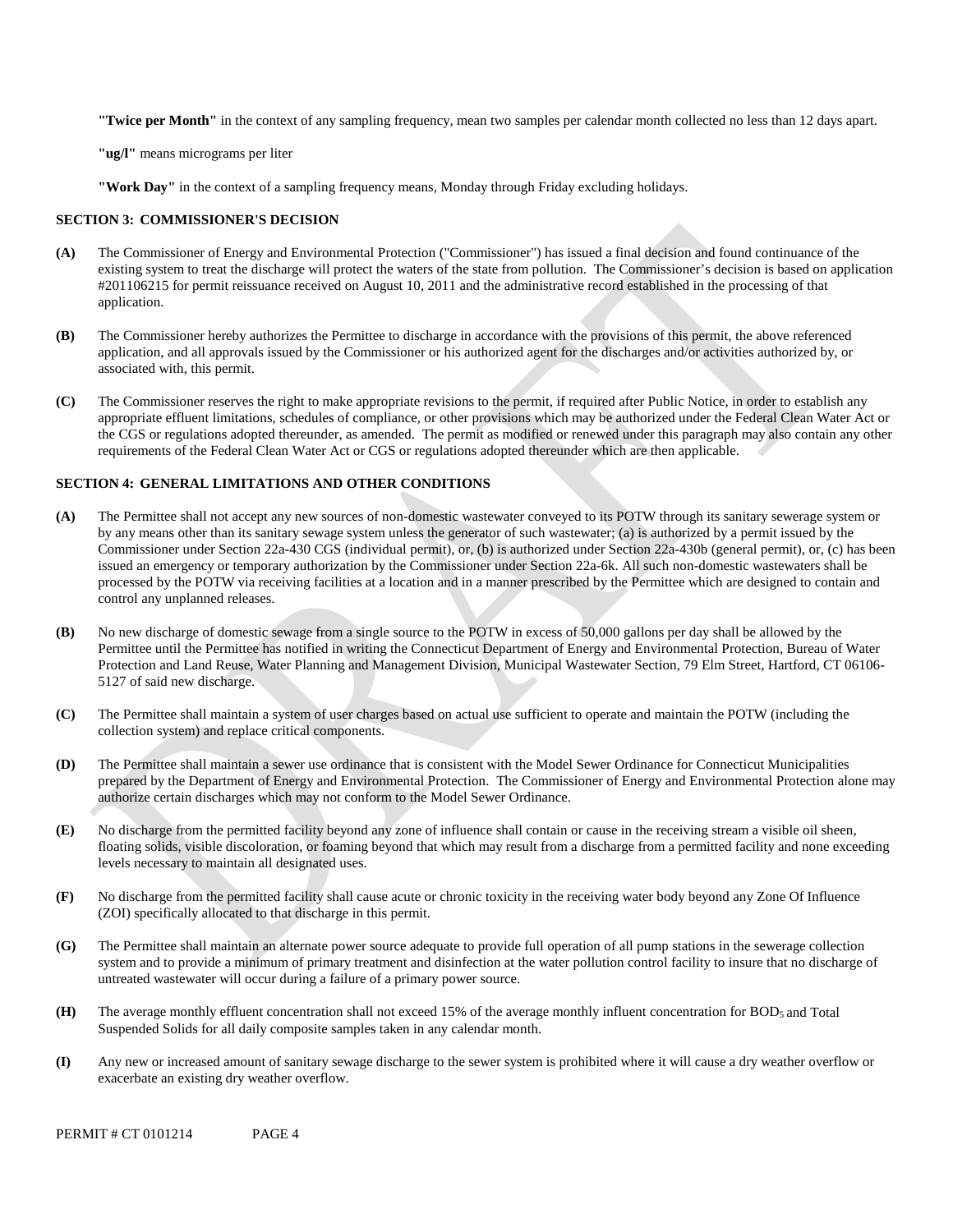#### **(J)** Sludge Conditions

- **(1)** The Permittee shall comply with all existing federal and state laws and regulations that apply to sewage sludge use and disposal practices, including but not limited to 40 CFR Part 503.
- **(2)** If an applicable management practice or numerical limitation for pollutants in sewage sludge more stringent than existing federal and state regulations is promulgated under Section 405(d) of the Clean Water Act (CWA), this permit shall be modified or revoked and reissued to conform to the promulgated regulations.
- **(3)** The Permittee shall give prior notice to the Commissioner of any change(s) planned in the Permittee' sludge use or disposal practice. A change in the Permittee' sludge use or disposal practice may be a cause for modification of the permit.
- **(4)** Testing for inorganic pollutants shall follow "Test Methods for Evaluating Solid Waste, Physical/Chemical Methods", EPA Publication SW-846 as updated and/or revised.
- **(K)** This permit becomes effective on the 1st day of the month following the date of signature of the Commissioner or designee.
- improvements. **(L)** When the arithmetic mean of the average daily flow from the POTW for the previous 180 days exceeds 90% of the design flow rate, the Permittee shall develop and submit within one year, for the review and approval of the Commissioner, a plan to accommodate future increases in flow to the plant. This plan shall include a schedule for completing any recommended improvements and a plan for financing the
- **(M)** When the arithmetic mean of the average daily BOD5 or TSS loading into the POTW for the previous 180 days exceeds 90% of the design load rate, the Permittee shall develop and submit for the review and approval of the Commissioner within one year, a plan to accommodate future increases in load to the plant. This plan shall include a schedule for completing any recommended improvements and a plan for financing the improvements.
- **(N)** On or before July 31st of each calendar year the main flow meter shall be calibrated by an independent contractor in accordance with the manufacturer's specifications. The actual record of the calibration shall be retained onsite and, upon request, the Permittee shall submit to the Commissioner a copy of that record.
- **(O)** The Permittee shall operate and maintain all processes as installed in accordance with the approved plans and specifications and as outlined in the associated operation and maintenance manual. This includes but is not limited to all preliminary treatment processes, primary treatment processes, recycle pumping processes, anaerobic treatment processes, anoxic treatment processes, aerobic treatment processes, flocculation processes, effluent filtration processes or any other processes necessary for the optimal removal of pollutants. The Permittee shall not bypass or fail to operate any of the aforementioned processes without the written approval of the Commissioner.
- **(P)** The Permittee is hereby authorized to accept septage at the treatment facility; or other locations as approved by the Commissioner.
- **(Q)** The temperature of any discharge shall not increase the temperature of the receiving stream above 85ºF, or, in any case, raise the normal temperature of the receiving stream more than 4ºF beyond the permitted zone of influence.

#### **SECTION 5: SPECIFIC EFFLUENT LIMITATIONS AND MONITORING REQUIREMENTS**

- restricted by, and shall be monitored in accordance with Tables A through F incorporated in this permit as Attachment 1. **(A)** The discharge(s) shall not exceed and shall otherwise conform to the specific terms and conditions listed in this permit. The discharge is
- in this permit as Attachment 2. **(B)** The Permittee shall monitor the performance of the treatment process in accordance with the Monthly Operating Report (MOR) incorporated

#### **SECTION 6: SAMPLE COLLECTION, HANDLING and ANALYTICAL TECHNIQUES**

- (A) **(A)** Chemical Analysis
	- **(1)** Chemical analyses to determine compliance with effluent limits and conditions established in this permit shall be performed using the methods approved pursuant to the Code of Federal Regulations, Part 136 of Title 40 (40 CFR 136) unless an alternative method has been approved in writing pursuant to 40 CFR 136.4 or as provided in Section 22a-430-3-(j)(7) of the RCSA. Chemicals which do not have methods of analysis defined in 40 CFR 136 or the RCSA shall be analyzed in accordance with methods specified in this permit.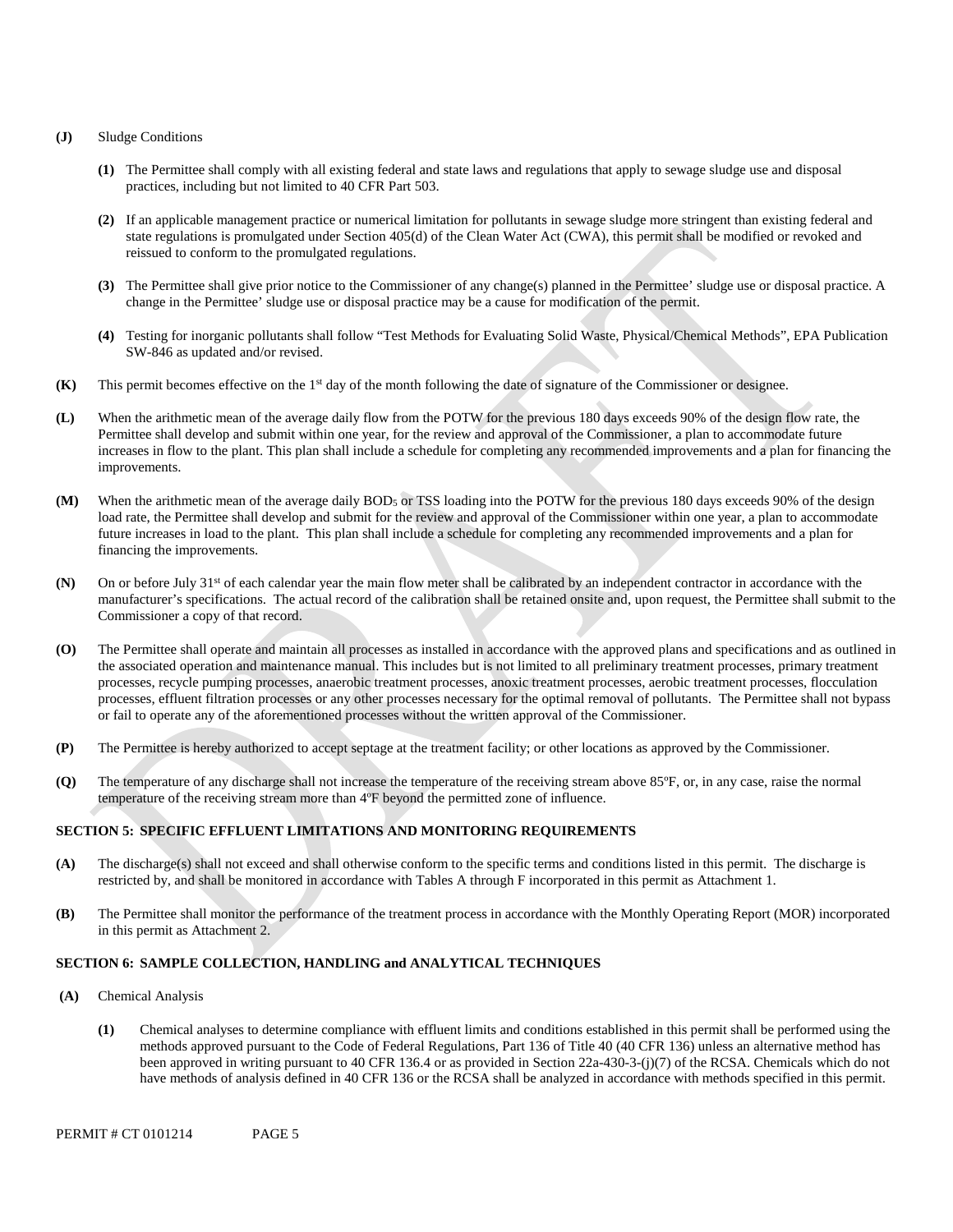- **(2)** All metals analyses identified in this permit shall refer to analyses for Total Recoverable Metal, as defined in 40 CFR 136 unless otherwise specified.
- **(3)** Grab samples shall be taken during the period of the day when the peak hourly flow is normally experienced.
- **(4)** Samples collected for bacteriological examination shall be collected between the hours of 11 a.m. and 3 p.m. or at that time of day when the peak hourly flow is normally experienced.
- **(5)** The Minimum Levels specified below represent the concentrations at which quantification must be achieved and verified during the chemical analyses for the parameters identified in Attachment 1, Tables A through F. Analyses for these parameters must include check standards within ten percent of the specified Minimum Level or calibration points equal to or less than the specified Minimum Level.

| Parameter                  | Minimum Level           |  |
|----------------------------|-------------------------|--|
| Aluminum                   | $0.050$ mg/l            |  |
| Antimony, Total            | $0.010$ mg/l            |  |
| Arsenic, Total             | $0.005$ mg/l            |  |
| Beryllium, Total           | $0.001 \text{ mg}/l$    |  |
| Cadmium, Total             | $0.0005$ mg/l           |  |
| Chlorine, Total Residual   | $0.050 \,\mathrm{mg}/l$ |  |
| Chromium, Total            | $0.005$ mg/l            |  |
| Chromium, Total Hexavalent | $0.010$ mg/l            |  |
| Copper, Total              | $0.005$ mg/l            |  |
| Cyanide, Total             | $0.010$ mg/l            |  |
| Iron, Total                | $0.040$ mg/l            |  |
| Lead, Total                | $0.005$ mg/l            |  |
| Mercury, Total             | $0.0002 \text{ mg}/l$   |  |
| Nickel, Total              | $0.005$ mg/l            |  |
| Phosphorus, Total          | $0.10$ mg/l             |  |
| Selenium, Total            | $0.005 \text{ mg/l}$    |  |
| Silver, Total              | $0.002$ mg/l            |  |
| Thallium, Total            | $0.005$ mg/l            |  |
| Zinc, Total                | $0.020 \text{ mg/l}$    |  |
|                            |                         |  |

- **(6)** The value of each parameter for which monitoring is required under this permit shall be reported to the maximum level of accuracy and precision possible consistent with the requirements of this Section of the permit.
- **(7)** Effluent analyses for which quantification was verified during the analysis at or below the minimum levels specified in this Section and which indicate that a parameter was not detected shall be reported as "less than x" where 'x' is the numerical value equivalent to the analytical method detection limit for that analysis.
- **(8)** Results of effluent analyses which indicate that a parameter was not present at a concentration greater than or equal to the Minimum Level specified for that analysis shall be considered equivalent to zero (0.0) for purposes of determining compliance with effluent limitations or conditions specified in this permit.
- **(B)** Acute Aquatic Toxicity Test
	- **(1)** Samples for monitoring of Acute Aquatic Toxicity shall be collected and handled as prescribed in "Methods for Measuring the Acute Toxicity of Effluents and Receiving Waters to Freshwater and Marine Organisms" (EPA-821-R-02-012).
		- **(a)** Composite samples shall be chilled as they are collected. Grab samples shall be chilled immediately following collection. Samples shall be held at 0 - 6ºC until Acute Aquatic Toxicity testing is initiated.
		- **(b)** Effluent samples shall not be dechlorinated, filtered, or, modified in any way, prior to testing for Acute Aquatic Toxicity unless specifically approved in writing by the Commissioner for monitoring at this facility. Facilities with effluent dechlorination and/or filtration designed as part of the treatment process are not required to obtain approval from the Commissioner.
		- **(c)** Samples shall be taken at the final effluent for Acute Aquatic Toxicity unless otherwise approved in writing by the Commissioner for monitoring at this facility.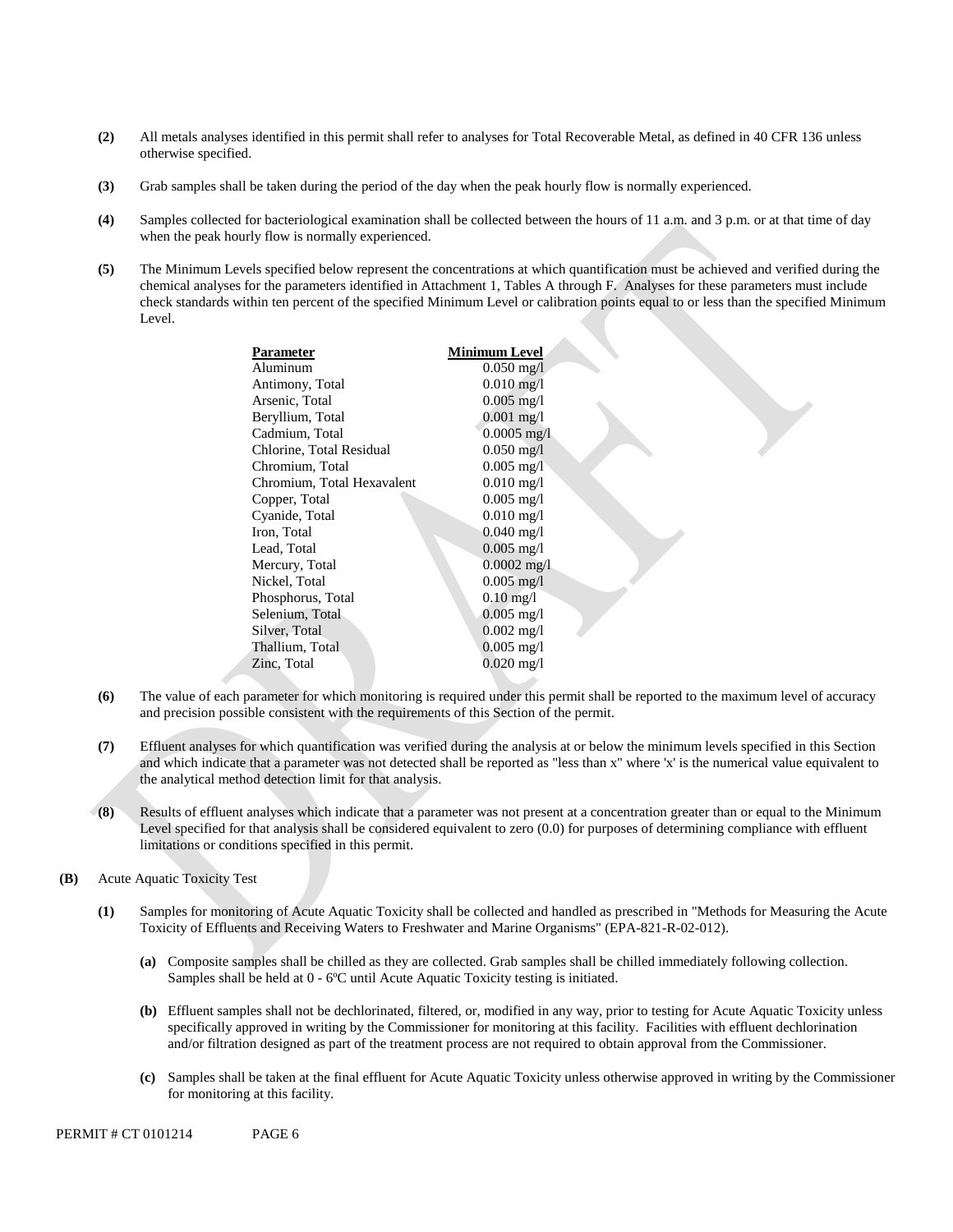- **(d)** Chemical analyses of the parameters identified in Attachment 1, Table C shall be conducted on an aliquot of the same sample tested for Acute Aquatic Toxicity.
	- **(i)** At a minimum, pH, specific conductance, total alkalinity, total hardness, and total residual chlorine shall be measured in the effluent sample and, during Acute Aquatic Toxicity tests, in the highest concentration of the test and in the dilution (control) water at the beginning of the test and at test termination. If total residual chlorine is not detected at test initiation, it does not need to be measured at test termination. Dissolved oxygen, pH, and temperature shall be measured in the control and all test concentrations at the beginning of the test, daily thereafter, and at test termination.
- **(e)** Tests for Acute Aquatic Toxicity shall be initiated within 36 hours of sample collection.
- **(2)** Monitoring for Acute Aquatic Toxicity to determine compliance with the permit limit on Acute Aquatic Toxicity (invertebrate) shall be conducted for 48 hours utilizing neonatal (less than 24 hours old) *Daphnia pulex*.
- **(3)** Monitoring for Acute Aquatic Toxicity to determine compliance with the permit limit on Acute Aquatic Toxicity (vertebrate) shall be conducted for 48 hours utilizing larval (1 to 14-day old with no more than 24 hours range in age) *Pimephales promelas*.
- **(4)** Tests for Acute Aquatic Toxicity shall be conducted as prescribed for static non-renewal acute tests in "Methods for measuring the Acute Aquatic Toxicity of Effluents and Receiving Waters to Freshwater and Marine Organisms" (EPA/821-R-02-012), except as specified below.
	- **(a)** For Acute Aquatic Toxicity limits, and for monitoring only conditions, expressed as a NOAEL value, Pass/Fail (single concentration) tests shall be conducted at a specified Critical Test Concentration (CTC) equal to the Aquatic Toxicity limit,  $(100\%$  in the case of monitoring only conditions), as prescribed in Section 22a-430-3(j)(7)(A)(i) of the RCSA.
	- **(b)** Organisms shall not be fed during the tests.
	- **(c)** Synthetic freshwater prepared with deionized water adjusted to a hardness of 50±5 mg/L as CaCO3 shall be used as dilution water in the tests.
	- **(d)** Copper nitrate shall be used as the reference toxicant.
- **(5)** For limits expressed as NOAEL = 100%, compliance shall be demonstrated when the results of a valid pass/fail Acute Aquatic Toxicity Test indicate 90% or greater survival in the effluent sample at the CTC (100%).
- **(C)** Chronic Aquatic Toxicity Test for Freshwater Discharges
	- **(1)** Chronic Aquatic Toxicity testing of the discharge shall be conducted annually during July, August, or September of each year.
	- **(2)** Chronic Aquatic Toxicity testing shall be performed on the discharge in accordance with the test methodology established in "Short-Term Methods for Estimating The Chronic Toxicity of Effluents and Receiving Water to Freshwater Organisms" (EPA-821-R-02 013) as referenced in 40 CFR 136 for *Ceriodaphnia* survival and reproduction and Fathead minnow larval survival and growth.
		- **(a)** Chronic Aquatic Toxicity tests shall utilize a minimum of five effluent dilutions prepared using a dilution factor of 0.5 (100% effluent, 50% effluent, 25% effluent, 12.5% effluent, 6.25% effluent).
		- **(b)** Willimantic River water collected immediately upstream of the area influenced by the discharge shall be used as control (0% effluent) and dilution water in the toxicity tests.
		- **(c)** A laboratory water control consisting of synthetic freshwater prepared in accordance with EPA-821-R-02-013 at a hardness of  $50±5$  mg/l shall be used as an additional control (0% effluent) in the toxicity tests.
		- day 2, for test solution renewal on day 3 and day 4 of the test; and day 4, for test solution renewal for the remainder of the test. **(d)** Daily composite samples of the discharge (final effluent following disinfection) and grab samples of the Willimantic River, for use as site water control and dilution water, shall be collected on day 0 for test solution renewal on day 1 and day 2 of the test; Samples shall not be pH or hardness adjusted, or chemically altered in any way.
	- **(3)** All samples of the discharge and Willimantic River water used in the Chronic Aquatic Toxicity test shall, at a minimum, be analyzed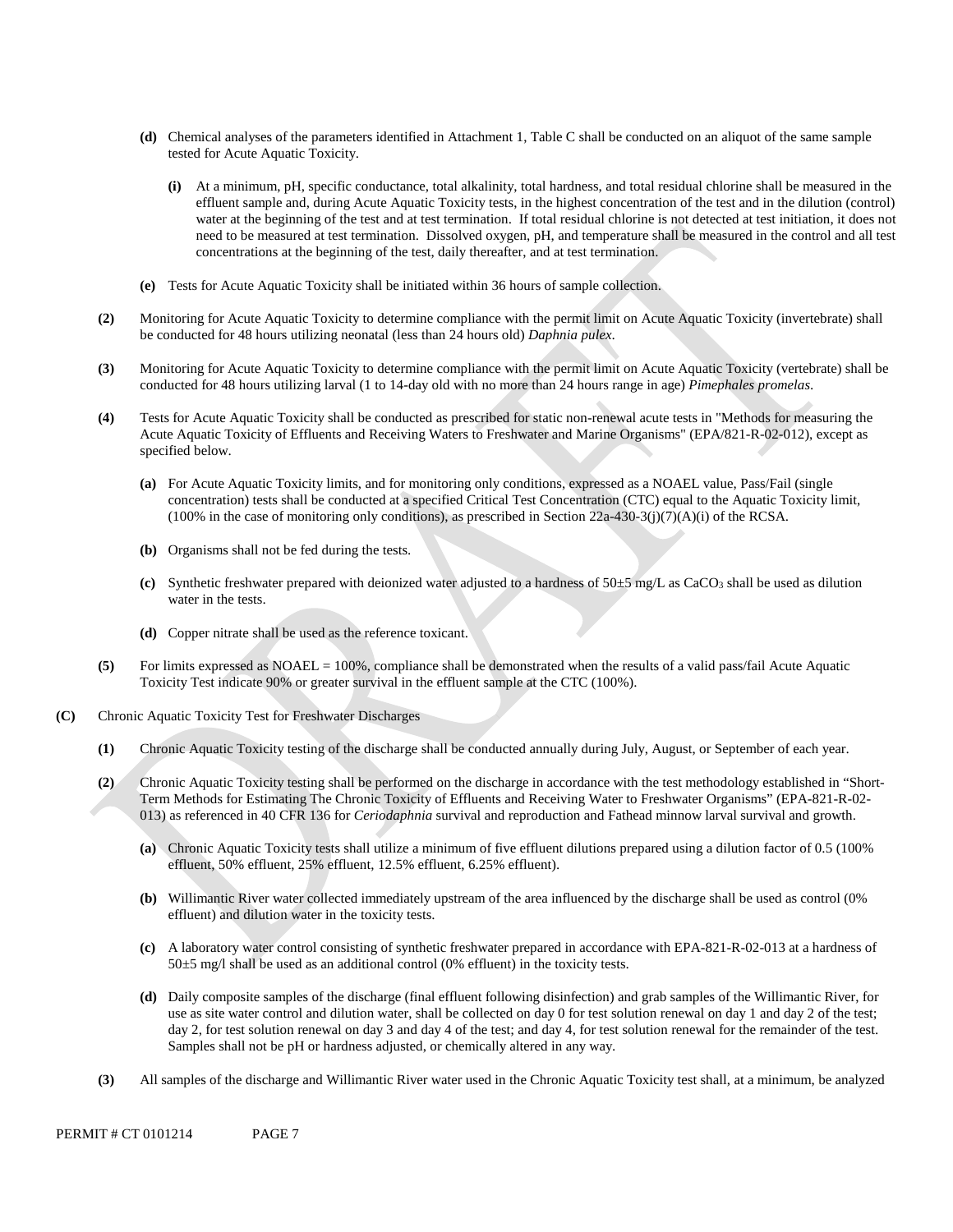and results reported in accordance with the provisions listed in Section 6(A) of this permit for the parameters listed in Attachment 1, Table C included herein, excluding Acute Aquatic Toxicity organism testing.

# **SECTION 7: RECORDING AND REPORTING REQUIREMENTS**

- **(A)** The Permittee and/or the Signatory Authority shall continue to report the results of chemical analyses and any aquatic toxicity test required above in Section 5 and the referenced Attachment 1 by electronic submission of DMRs under this permit to the Department using NetDMR. The report shall include a detailed explanation of any violations of the limitations specified. DMRs shall be submitted electronically to the Department no later than the 15th day of the month following the month in which samples are collected.
	- **(1)** For composite samples, from other than automatic samplers, the instantaneous flow and the time of each aliquot sample collection shall be recorded and maintained at the **[**POTW**][**private domestic wastewater treatment works**]**. **]**
- **(B)** Complete and accurate test data, including percent survival of test organisms in each replicate test chamber, LC<sub>50</sub> values and 95% confidence intervals for definitive test protocols, and all supporting chemical/physical measurements performed in association with any aquatic toxicity test, shall be entered on the Aquatic Toxicity Monitoring Report form (ATMR) and sent to the Bureau of Water Protection and Land Reuse at the address specified above in Section 7 (A) of this permit by the  $15<sup>th</sup>$  day of the month following the month in which samples are collected.
- **(C)** The results of the process monitoring required above in Section 5 shall be entered on the Monthly Operating Report (MOR) form, included herein as Attachment 2, and reported to the Bureau of Water Protection and Land Reuse. The MOR report shall also be accompanied by a detailed explanation of any violations of the limitations specified. The MOR, must be received at the address specified above in Section 7 (A) of this permit by the 15th day of the month following the month in which the data and samples are collected.
- **(D)** A complete and thorough report of the results of the chronic toxicity monitoring outlined in Section 6(C) shall be prepared as outlined in Section 10 of EPA-821-R-02-013 and submitted to the Department for review on or before December 31 of each calendar year to the address specified above in Section 7 (A) of this permit.
- **(E)** NetDMR Reporting Requirements
	- Department no later than the 15th day of the month following the completed reporting period. **(1)** The Permittee and/or the Signatory Authority shall electronically submit DMRs and reports required under this permit to the Department using NetDMR in satisfaction of the DMR submission requirement of this permit. DMRs shall be submitted electronically to the

# **SECTION 8: RECORDING AND REPORTING OF VIOLATIONS, ADDITIONAL TESTING REQUIREMENTS, BYPASSES, MECHANICAL FAILURES, AND MONITORING EQUIPMENT FAILURES**

- invalid, an additional sample of the effluent shall be collected and tested for Acute Aquatic Toxicity and associated chemical parameters, as **(A)** If any Acute Aquatic Toxicity sample analysis indicates that an Aquatic toxicity effluent limitation has been exceeded, or that the test was described above in Section 5 and Section 6, and the results reported to the Bureau of Water Protection and Land Reuse (Attn: Aquatic Toxicity) via the ATMR form (see Section 7 (B)) within 30 days of the previous test. These test results shall also be reported on the next month's DMR report pursuant to Section 7 (A). The results of all toxicity tests and associated chemical parameters, valid and invalid, shall be reported.
- **(B)** If any two consecutive Acute Aquatic Toxicity test results or any three Acute Aquatic Toxicity test results in a twelve month period indicates that the Acute Aquatic Toxicity limit has been exceeded, the Permittee shall immediately take all reasonable steps to eliminate toxicity wherever possible and shall submit a report, to the Bureau of Water Protection and Land Reuse (Attn: Aquatic Toxicity), for the review and written approval of the Commissioner in accordance with Section 22a-430-3(j)(10)(c) of the RCSA describing proposed steps to eliminate the toxic impact of the discharge on the receiving water body. Such a report shall include a proposed time schedule to accomplish toxicity reduction and the Permittee shall comply with any schedule approved by the Commissioner.
- **(C)** Sewage Right-to-Know Electronic Bypass Reporting
	- **(1)** Section 22a-430-3(k) of the RCSA shall apply in all instances of bypass including a bypass of the treatment plant or a component of the sewage collection system planned during required maintenance. The Department of Energy and Environmental Protection, Bureau of Water Protection and Land Reuse, Water Planning and Management Division, Municipal Wastewater, the Department of Public Health, Water Supply Section and Recreation Section, and the local Director of Health shall be notified within 2 hours of the Permittee learning of the event via online reporting in a format approved by the Commissioner. A final incident report shall be submitted to the Department of Energy and Environmental Protection, Bureau of Water Protection and Land Reuse, Water Planning and Management Division, Municipal Wastewater within five days of the Permittee learning of each occurrence of a discharge or bypass of untreated or partially treated sewage via online reporting in a format approved by the Commissioner.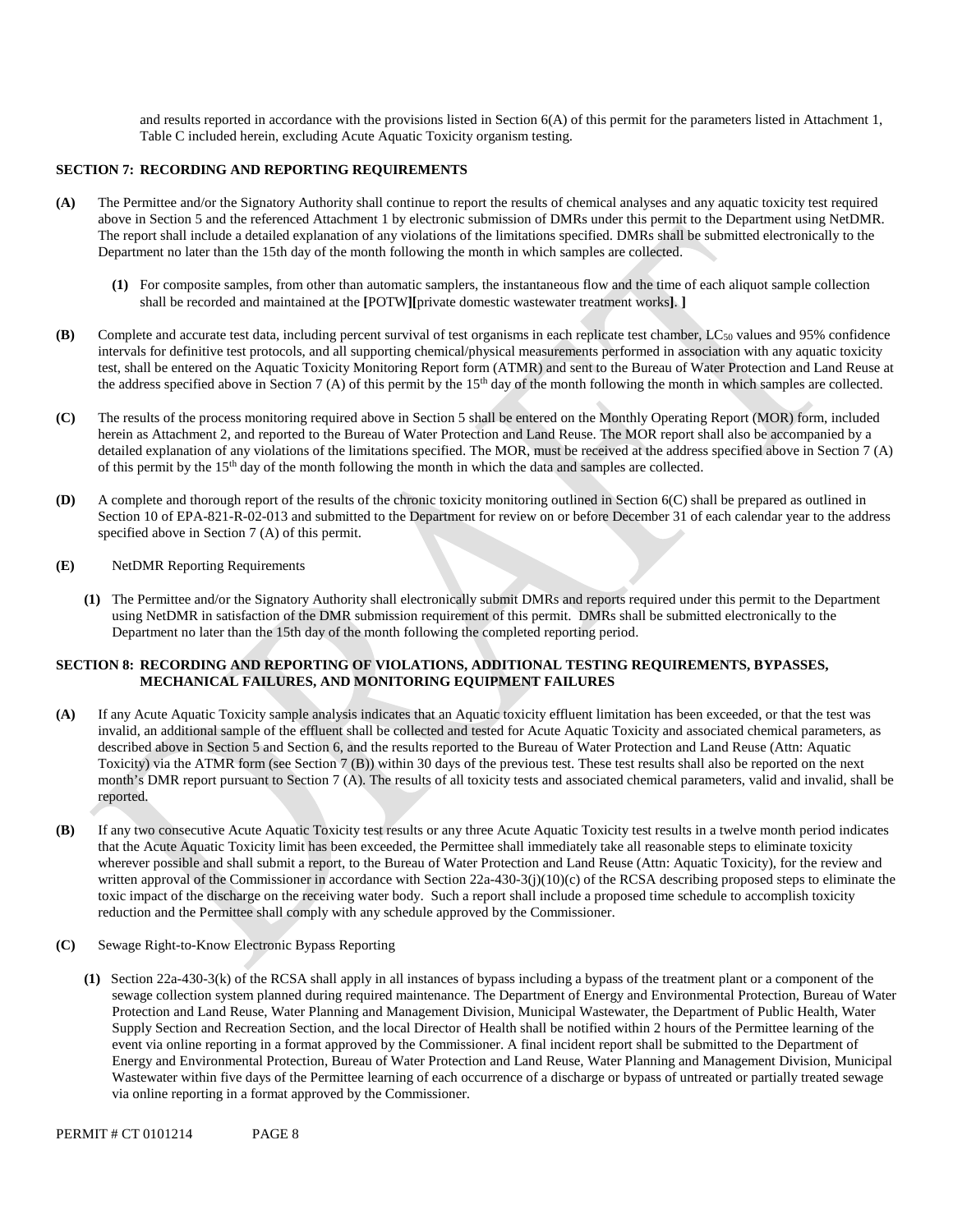If the online reporting system is nonfunctional, then the Permittee shall notify DEEP via telephone during normal business hours (8:30 a.m. to 4:30 p.m. Monday through Friday) at (860) 424-3704 or after hours to the DEEP Emergency Response Unit at (860) 424-3338 and the Department of Public Health at (860) 509-8000 with the final incident report being submitted online.

- **(D)** Section 22a-430-3(j) 11 (D) of the RCSA shall apply in the event of any noncompliance with a maximum daily limit and/or any noncompliance that is greater than two times any permit limit. The Permittee shall notify in the same manner as in paragraph C (1) of this Section, the Department of Energy and Environmental Protection, Bureau of Water Protection and Land Reuse, Water Planning and Management Division, Municipal Wastewater Section except, if the online reporting system is nonfunctional and the noncompliance occurs outside normal working hours (8:30 a.m. to 4:30 p.m. Monday through Friday) the Permittee may wait to make the verbal report until 10:30 am of the next business day after learning of the noncompliance.
- **(E)** Section 22a-430-3(j) 8 of the RCSA shall apply in all instances of monitoring equipment failures that prevent meeting the requirements in this permit. In the event of any such failure of the monitoring equipment including, but not limited to, loss of refrigeration for an autosampler or lab refrigerator or loss of flow proportion sampling ability, the Permittee shall notify in the same manner as in paragraph C (1) of this Section, the Department of Energy and Environmental Protection, Bureau of Water Protection and Land Reuse, Water Planning and Management Division, Municipal Wastewater Section except, if the online reporting system is nonfunctional and the failure occurs outside normal working hours (8:30 a.m. to 4:30 p.m. Monday through Friday) the Permittee may wait to make the verbal report until 10:30 am of the next business day after learning of the failure.
- major component of the treatment facilities which the Permittee may have reason to believe would result in an effluent violation. **](F)** In addition to the reporting requirements contained in Section 22a-430-3(i), (j), and (k) of the Regulations of Connecticut State Agencies, the Permittee shall notify in the same manner as in paragraph C (1) of this Section, the Department of Energy and Environmental Protection, Bureau of Water Protection and Land Reuse, Water Planning and Management Division, Municipal Wastewater concerning the failure of any

This permit is hereby issued on

Betsey Wingfield Bureau Chief Bureau of Water Protection and Land Reuse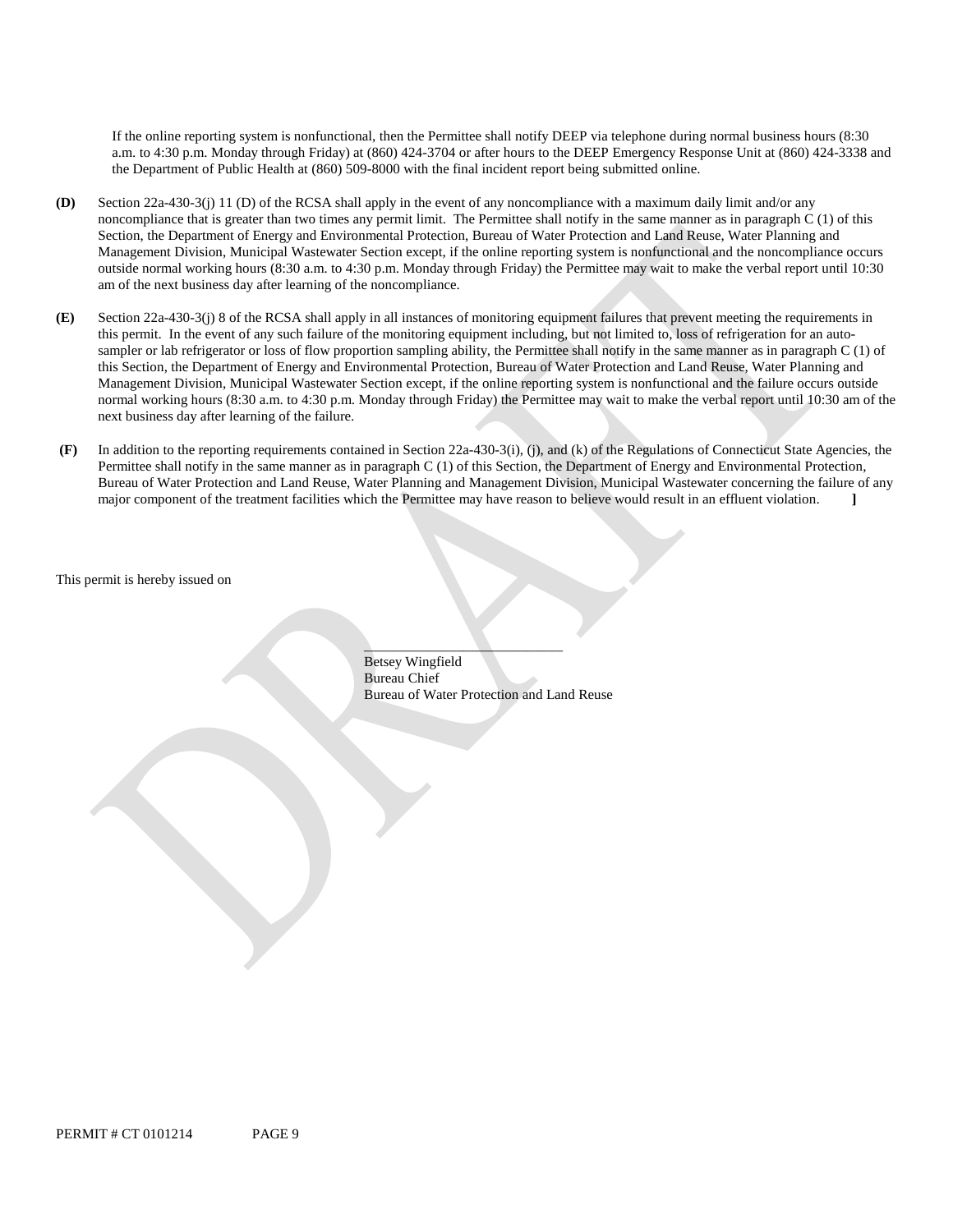# ATTACHMENT 1

Tables A through F

PERMIT # CT 0101214 PAGE 10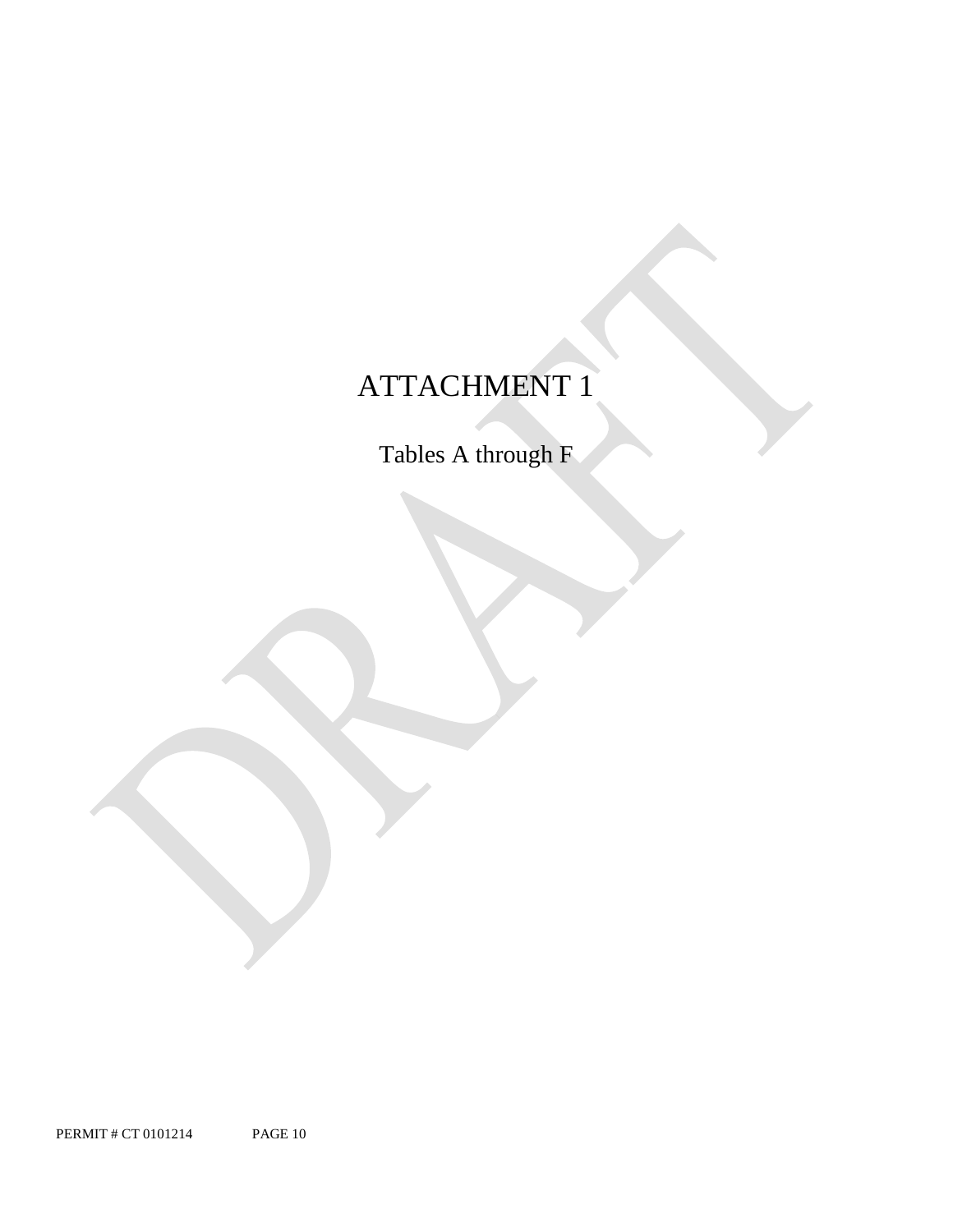

# **TABLE A**

| Discharge Serial Number (DSN): 001-1                                                      |                       | Monitoring Location: 1             |                                         |                                   |                       |                                                                           |                                           |                              |                              |                                     |
|-------------------------------------------------------------------------------------------|-----------------------|------------------------------------|-----------------------------------------|-----------------------------------|-----------------------|---------------------------------------------------------------------------|-------------------------------------------|------------------------------|------------------------------|-------------------------------------|
| <b>Wastewater Description: Sanitary Sewage</b>                                            |                       |                                    |                                         |                                   |                       |                                                                           |                                           |                              |                              |                                     |
| Monitoring Location Description: Final Effluent                                           |                       |                                    |                                         |                                   |                       |                                                                           |                                           |                              |                              |                                     |
| Allocated Zone of Influence (ZOI): 5.8 cfs<br>In-stream Waste Concentration (IWC): 34.8 % |                       |                                    |                                         |                                   |                       |                                                                           |                                           |                              |                              |                                     |
|                                                                                           |                       |                                    |                                         | <b>FLOW/TIME BASED MONITORING</b> |                       |                                                                           | <b>INSTANTANEOUS</b><br><b>MONITORING</b> |                              | <b>REPORT</b><br><b>FORM</b> | <b>Minimum</b><br>Level             |
| <b>PARAMETER</b>                                                                          | <b>Units</b>          | Average<br><b>Monthly</b><br>Limit | <b>Maximum</b><br><b>Daily</b><br>Limit | <b>Sample</b><br>Freq.            | <b>Sample</b><br>type | <b>Instantaneous</b><br>Limit or<br><b>Required</b><br>$\textbf{Range}^3$ | <b>Sample</b><br>Freq.                    | <b>Sample</b><br><b>Type</b> |                              | <b>Analysis</b><br>See<br>Section 6 |
| Alkalinity                                                                                | mg/l                  | <b>NA</b>                          | <b>NA</b>                               | $\rm NR$                          | NA                    | $-----$                                                                   | Monthly                                   | Grab                         | <b>MOR</b>                   |                                     |
| Biochemical Oxygen Demand $(5 \text{ day})^1$ See remark C                                | mg/1                  | 30                                 | 50                                      | 2 per week                        | Daily Composite       | <b>NA</b>                                                                 | <b>NR</b>                                 | <b>NA</b>                    | <b>DMR/MOR</b>               |                                     |
| Copper, Total                                                                             | kg/d                  | 0.355                              | 1.025                                   | Weekly                            | Daily Composite       | <b>NA</b>                                                                 | <b>NR</b>                                 | NA                           | <b>DMR/MOR</b>               | $\ast$                              |
| Escherichia coli April 1st through October See remark<br><b>B</b> below                   | Colonies<br>per100 ml | <b>NA</b>                          | NA                                      | <b>NR</b>                         | <b>NA</b>             | 410                                                                       | 2 per week                                | Grab                         | <b>DMR/MOR</b>               |                                     |
| Flow                                                                                      | <b>MGD</b>            | 2                                  | ------                                  | Continuous <sup>2</sup>           | Average Daily<br>Flow | NA                                                                        | <b>NR</b>                                 | NA                           | <b>DMR/MOR</b>               |                                     |
| Nitrogen, Ammonia (total as N)                                                            |                       |                                    |                                         |                                   |                       |                                                                           |                                           |                              |                              |                                     |
| November through May                                                                      | mg/1                  | ------                             | NA                                      | Monthly                           | Daily Composite       | NA                                                                        | <b>NR</b>                                 | <b>NA</b>                    | <b>MOR</b>                   |                                     |
| June                                                                                      | mg/1                  | 6.5                                | $- - - - - -$                           | 2 per week                        | Daily Composite       | <b>NA</b>                                                                 | NR                                        | <b>NA</b>                    | <b>DMR/MOR</b>               |                                     |
| July                                                                                      | mg/1                  | 3.0                                | $-----$                                 | 2 per week                        | Daily Composite       | NA                                                                        | <b>NR</b>                                 | <b>NA</b>                    | <b>DMR/MOR</b>               |                                     |
| August                                                                                    | mg/l                  | 3.0                                | $- - - - - -$                           | 2 per week                        | Daily Composite       | NA                                                                        | <b>NR</b>                                 | <b>NA</b>                    | <b>DMR/MOR</b>               |                                     |
| September                                                                                 | mg/1                  | 3.0                                | ------                                  | 2 per week                        | Daily Composite       | <b>NA</b>                                                                 | <b>NR</b>                                 | <b>NA</b>                    | <b>DMR/MOR</b>               |                                     |
| October                                                                                   | mg/1                  | 4.5                                | $- - - - - -$                           | 2 per week                        | Daily Composite       | NA                                                                        | <b>NR</b>                                 | <b>NA</b>                    | <b>DMR/MOR</b>               |                                     |
| Nitrogen, Nitrate (total as N)                                                            | mg/l                  | <b>NA</b>                          | $- - - - - -$                           | Monthly                           | Daily Composite       | <b>NA</b>                                                                 | NR                                        | <b>NA</b>                    | <b>MOR</b>                   |                                     |
| Nitrogen, Nitrite (total as N)                                                            | mg/l                  | NA                                 | ------                                  | Monthly                           | Daily Composite       | NA                                                                        | <b>NR</b>                                 | <b>NA</b>                    | <b>MOR</b>                   |                                     |
| Nitrogen, Total Kjeldahl                                                                  | mg/1                  | NA                                 | $- - - - - -$                           | Monthly                           | Daily Composite       | NA                                                                        | <b>NR</b>                                 | NA                           | <b>MOR</b>                   |                                     |
| Nitrogen, Total                                                                           | mg/l                  | NA                                 | $------$                                | Monthly                           | Daily Composite       | NA                                                                        | <b>NR</b>                                 | <b>NA</b>                    | <b>MOR</b>                   |                                     |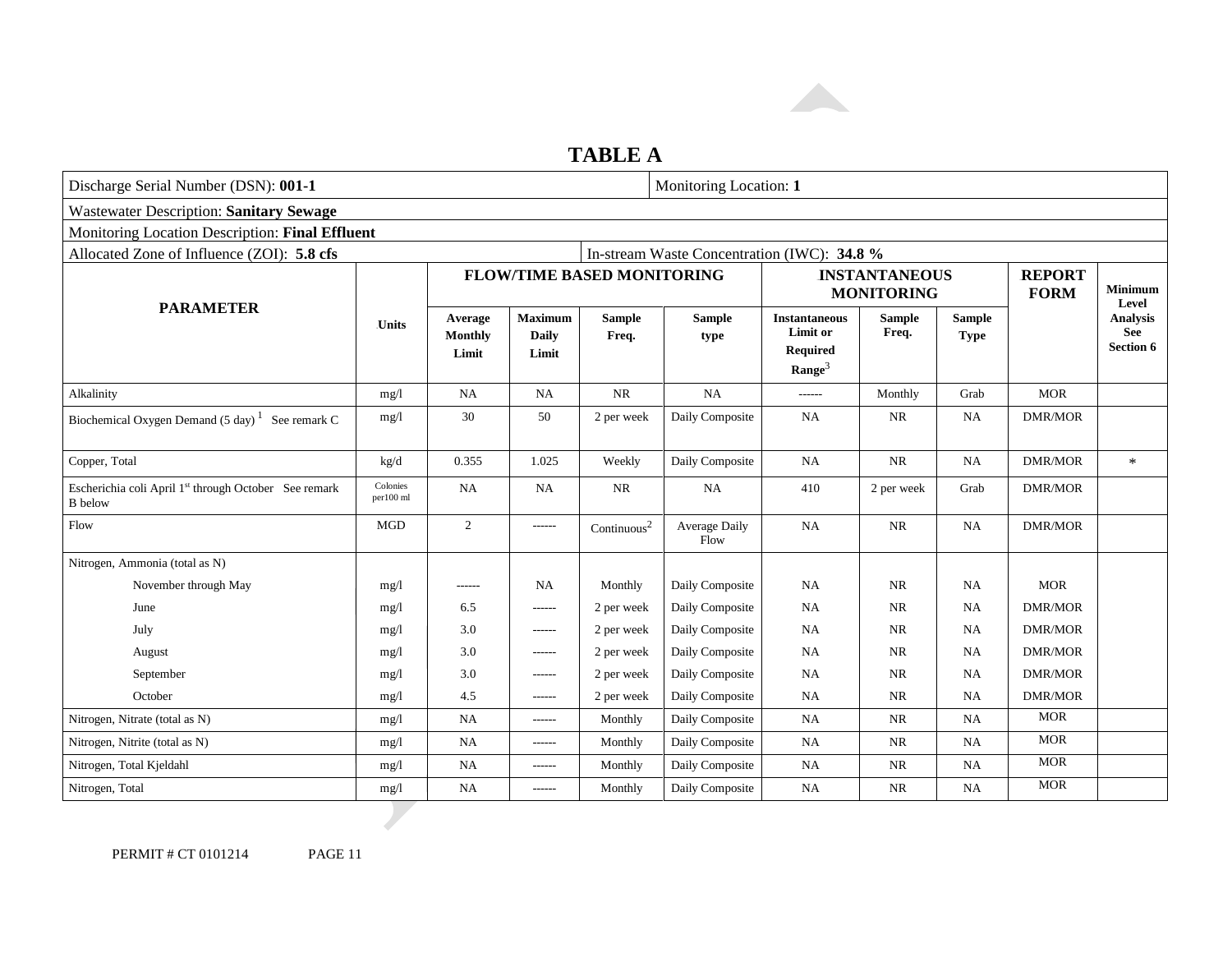| Nitrogen, Total                                                             | lbs/day                   | <b>NA</b>     | ------    | Monthly   | Daily Composite | <b>NA</b>     | NR         | NA   | <b>MOR</b>     |               |
|-----------------------------------------------------------------------------|---------------------------|---------------|-----------|-----------|-----------------|---------------|------------|------|----------------|---------------|
| Oxygen, Dissolved                                                           | mg/1                      | NA            | <b>NA</b> | <b>NR</b> | <b>NA</b>       | $- - - - - -$ | Work Day   | Grab | MOR            |               |
| pH                                                                          | S.U.                      | <b>NA</b>     | <b>NA</b> | <b>NR</b> | <b>NA</b>       | $6 - 9$       | Work Day   | Grab | DMR/MOR        |               |
| April $1st$ through October $31st$<br>Phosphate, Ortho                      | mg/1                      | NA            | ------    | Weekly    | Daily Composite | <b>NA</b>     | NR         | NA   | MOR            |               |
| November 1 <sup>st</sup> through March 31 <sup>st</sup>                     | mg/1                      | <b>NA</b>     | ------    | Monthly   | Daily Composite | <b>NA</b>     | <b>NR</b>  | NA   | MOR            |               |
| April $1st$ through October $31st$<br>Phosphorus, Total                     | mg/1                      | <b>NA</b>     | ------    | Weekly    | Daily Composite | <b>NA</b>     | <b>NR</b>  | NA   | DMR/MOR        | $\mathcal{H}$ |
| November 1 <sup>st</sup> through March 31 <sup>st</sup>                     | mg/1                      | <b>NA</b>     | ------    | Monthly   | Daily Composite | <b>NA</b>     | <b>NR</b>  | NA   | DMR/MOR        |               |
| April 1 <sup>st</sup> through October 31 <sup>st</sup><br>Phosphorus, Total | lbs/day                   | $- - - - - -$ | ------    | Weekly    | Daily Composite | <b>NA</b>     | <b>NA</b>  | NA   | MOR            |               |
| Phosphorus, Total (Average Seasonal Load Cap) <sup>4</sup><br>October       | lbs/day                   | 8.61          | <b>NA</b> | Weekly    | Calculated      | <b>NA</b>     | <b>NA</b>  | NA   | DMR/MOR        |               |
| Solids, Settleable                                                          | ml/1                      | NA            | <b>NA</b> | <b>NR</b> | NA              | ------        | Work Day   | Grab | MOR            |               |
| Solids, Total Suspended <sup>1</sup> , See remark C                         | mg/1                      | 30            | 50        |           | Daily Composite | <b>NA</b>     | <b>NA</b>  | NA   | <b>DMR/MOR</b> |               |
| Temperature                                                                 | $\mathrm{P}_{\mathrm{F}}$ | <b>NA</b>     | <b>NA</b> | <b>NR</b> | <b>NA</b>       | ------        | Work Day   | Grab | MOR            |               |
| Turbidity                                                                   | <b>NTU</b>                | <b>NA</b>     | <b>NA</b> | <b>NR</b> | <b>NA</b>       | ------        | Work Day   | Grab | MOR            |               |
| UV Intensity, April $1st$ through October 31 $st$ , See Remark<br>A         | mW/cm <sup>2</sup>        | NA            | <b>NA</b> | <b>NR</b> | NA              | ------        | 4/Work Day | Grab | MOR            |               |

#### **FABLE A – CONDITIONS**

**Footnotes: 1** The discharge shall not exceed an average monthly 30 mg/l or a maximum daily 50 mg/l.

<sup>2</sup> The Permittee shall record and report on the monthly operating report the minimum, maximum and total flow for each day of discharge and the average daily flow for each sampling month. The Permittee shall report, on the discharge monitoring report, the average daily flow and maximum daily flow for each sampling month.

**<sup>3</sup>**The instantaneous limits in this column are maximum limits.

 pounds per day and dividing by the total number of those samples in that season. <sup>4</sup> Compliance with the Average Seasonal Load Cap of 8.61 lbs/day is determined as follows: Calculate the Average Seasonal Load by adding all sample results during each April 1st through October 31st season in

#### **Remarks:**

(A) Ultraviolet disinfection shall be utilized from April 1<sup>st</sup> through October 31<sup>st</sup>.

**(B)** The geometric mean of the Escherichia coli bacteria values for the effluent samples collected in a period of a calendar month during the period from April 1<sup>st</sup> through October 31st shall not exceed 126 per 100 milliliters.

**(C)** The Average Weekly discharge Limitation for BOD5 and Total Suspended Solids shall be 1.5 times the Average Monthly Limit listed above.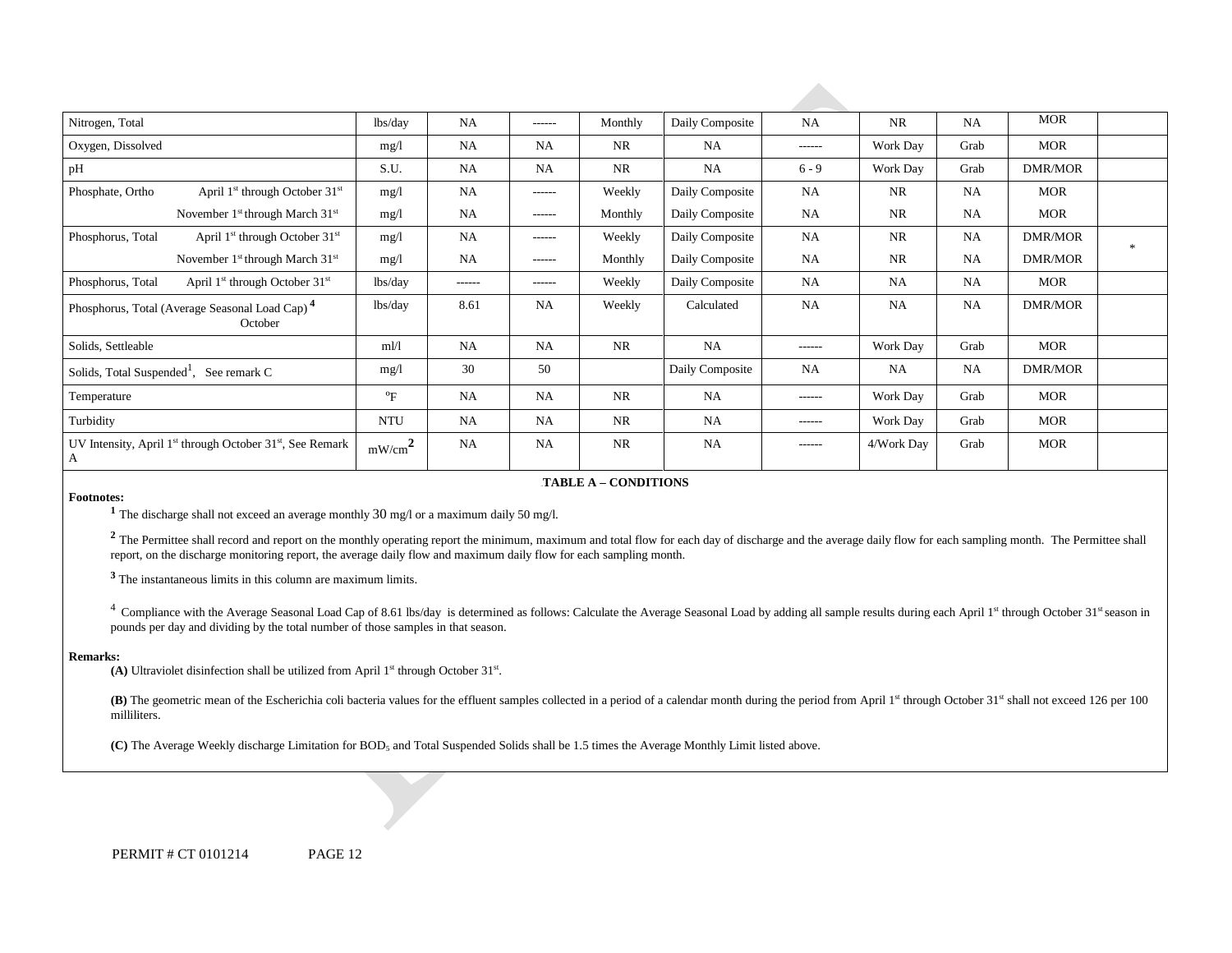# **TABLE B**

| Discharge Serial Number (DSN): 001-1                                                                                                                                                                                                                                                                                                                                                                                            |                    |  |                                             | Monitoring Location: <b>K</b>               |                         |                              |
|---------------------------------------------------------------------------------------------------------------------------------------------------------------------------------------------------------------------------------------------------------------------------------------------------------------------------------------------------------------------------------------------------------------------------------|--------------------|--|---------------------------------------------|---------------------------------------------|-------------------------|------------------------------|
| <b>Wastewater Description: Sanitary Sewage</b>                                                                                                                                                                                                                                                                                                                                                                                  |                    |  |                                             |                                             |                         |                              |
| Monitoring Location Description: Final Effluent                                                                                                                                                                                                                                                                                                                                                                                 |                    |  |                                             |                                             |                         |                              |
| Allocated Zone of Influence (ZOI): 5.8 cfs                                                                                                                                                                                                                                                                                                                                                                                      |                    |  |                                             | In-stream Waste Concentration (IWC): 34.8 % |                         |                              |
|                                                                                                                                                                                                                                                                                                                                                                                                                                 |                    |  |                                             | <b>FLOW/TIME BASED MONITORING</b>           |                         | <b>REPORT</b><br><b>FORM</b> |
| <b>PARAMETER</b>                                                                                                                                                                                                                                                                                                                                                                                                                | <b>Units</b>       |  | Average<br><b>Monthly</b><br><b>Minimum</b> | <b>Sample</b><br>Freq.                      | <b>Sample</b><br>type   |                              |
| Biochemical Oxygen Demand (5 day) Percent Removal <sup>1</sup>                                                                                                                                                                                                                                                                                                                                                                  | $%$ of<br>Influent |  | 85                                          | 2 per week                                  | Calculated <sup>2</sup> | <b>DMR</b>                   |
| Solids, Total Suspended Percent Removal <sup>1</sup>                                                                                                                                                                                                                                                                                                                                                                            | $%$ of<br>Influent |  | 85                                          | 2 per week                                  | Calculated <sup>2</sup> | <b>DMR</b>                   |
| TABLE B - CONDITIONS<br><b>Footnotes:</b><br><sup>1</sup> The discharge shall be less than or equal to 15% of the average monthly influent BOD <sub>5</sub> and total suspended solids (Table E, Monitoring Location<br>$\mathbf{G}$ ).<br>Inf.BOD or TSS-Effluent BOD or TSS<br>X <sub>100</sub><br><sup>2</sup> Calculated based on the average monthly results described in Table A. Removal efficiency =<br>Inf.BBIb.or.TSS |                    |  |                                             |                                             |                         |                              |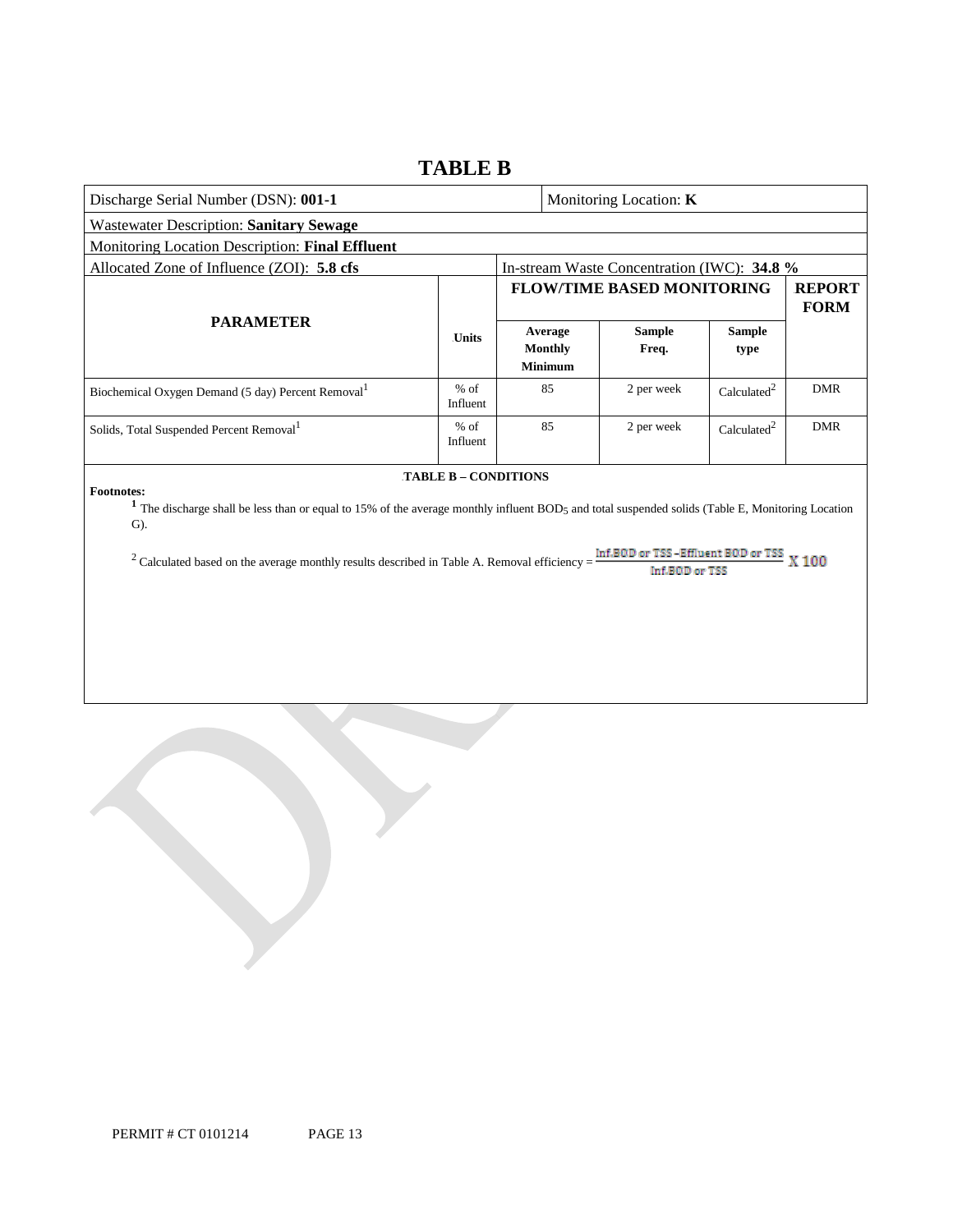| Discharge Serial Number (DSN): 001-1            |               |                                  |                              |                                             |                          |                                                          |
|-------------------------------------------------|---------------|----------------------------------|------------------------------|---------------------------------------------|--------------------------|----------------------------------------------------------|
| Wastewater Description: Sanitary Sewage         |               |                                  |                              |                                             |                          |                                                          |
| Monitoring Location Description: Final Effluent |               |                                  |                              |                                             |                          |                                                          |
| Allocated Zone of Influence (ZOI): 5.8 cfs      |               |                                  |                              | In-stream Waste Concentration (IWC): 34.8 % |                          |                                                          |
| <b>PARAMETER</b>                                | <b>Units</b>  | <b>Maximum</b><br>Daily<br>Limit | <b>Sampling</b><br>Frequency | <b>Sample</b><br><b>Type</b>                | <b>Reporting</b><br>form | <b>Minimum</b><br><b>Level Analysis</b><br>See Section 6 |
| Aluminum, Total                                 | mg/1          | $1 - 1 - 1 - 1$                  | Quarterly                    | Daily Composite                             | <b>ATMR/DMR</b>          | $\ast$                                                   |
| Antimony, Total                                 | mg/1          | ------                           | Quarterly                    | Daily Composite                             | <b>ATMR/DMR</b>          | $\ast$                                                   |
| NOAEL Static 48Hr Acute D. Pulex <sup>1</sup>   | %<br>survival | $>90\%$                          | Quarterly                    | Daily Composite                             | ATMR/DMR                 |                                                          |
| NOAEL Static 48Hr Acute Pimephales <sup>1</sup> | %<br>survival | $>90\%$                          | Quarterly                    | Daily Composite                             | <b>ATMR/DMR</b>          |                                                          |
| Arsenic, Total                                  | mg/1          | $1 - 1 - 1 - 1$                  | Quarterly                    | Daily Composite                             | <b>ATMR/DMR</b>          | $\ast$                                                   |
| Beryllium, Total                                | mg/1          | $- - - - - -$                    | Quarterly                    | Daily Composite                             | <b>ATMR/DMR</b>          | $\ast$                                                   |
| BOD <sub>5</sub>                                | mg/1          | ------                           | Quarterly                    | Daily Composite                             | <b>ATMR/DMR</b>          |                                                          |
| Cadmium, Total                                  | mg/1          | $- - - - - -$                    | Quarterly                    | Daily Composite                             | <b>ATMR/DMR</b>          | $\ast$                                                   |
| Chromium, Hexavalent                            | mg/1          |                                  | Quarterly                    | Daily Composite                             | <b>ATMR/DMR</b>          | $\ast$                                                   |
| Chromium, Total                                 | mg/1          | $- - - - - -$                    | Quarterly                    | Daily Composite                             | <b>ATMR/DMR</b>          | $\ast$                                                   |
| Chlorine, Total Residual                        | mg/1          |                                  | Quarterly                    | Daily Composite                             | <b>ATMR/DMR</b>          | $\ast$                                                   |
| Copper, Total                                   | mg/1          | $- - - - - -$                    | Quarterly                    | Daily Composite                             | <b>ATMR/DMR</b>          | $\ast$                                                   |
| Cyanide, Amenable                               | mg/1          | $- - - - - -$                    | Quarterly                    | Daily Composite                             | <b>ATMR/DMR</b>          |                                                          |
| Cyanide, Total                                  | mg/1          | $- - - - - -$                    | Quarterly                    | Daily Composite                             | <b>ATMR/DMR</b>          | $\ast$                                                   |
| Iron, Total                                     | mg/1          | $- - - - - -$                    | Quarterly                    | Daily Composite                             | <b>ATMR/DMR</b>          | $\ast$                                                   |
| Lead, Total                                     | mg/1          |                                  | Quarterly                    | Daily Composite                             | <b>ATMR/DMR</b>          | $\ast$                                                   |
| Mercury, Total                                  | mg/1          | $- - - - - -$                    | Quarterly                    | Daily Composite                             | <b>ATMR/DMR</b>          | $\ast$                                                   |
| Nickel, Total                                   | mg/1          |                                  | Quarterly                    | Daily Composite                             | <b>ATMR/DMR</b>          | $\ast$                                                   |
| Nitrogen, Ammonia (total as N)                  | mg/1          | $- - - - - -$                    | Quarterly                    | Daily Composite                             | <b>ATMR/DMR</b>          |                                                          |
| Nitrogen, Nitrate, (total as N)                 | mg/1          |                                  | Quarterly                    | Daily Composite                             | <b>ATMR/DMR</b>          |                                                          |
| Nitrogen, Nitrite, (total as N)                 | mg/1          | $- - - - - -$                    | Quarterly                    | Daily Composite                             | <b>ATMR/DMR</b>          |                                                          |
| Phosphorus, Total                               | mg/1          | $- - - - - -$                    | Quarterly                    | Daily Composite                             | <b>ATMR/DMR</b>          | $\ast$                                                   |
| Phenols, Total                                  | mg/1          | ------                           | Quarterly                    | Daily Composite                             | <b>ATMR/DMR</b>          |                                                          |
| Selenium, Total                                 | mg/1          | $- - - - - -$                    | Quarterly                    | Daily Composite                             | <b>ATMR/DMR</b>          | $\ast$                                                   |
| Silver, Total                                   | mg/1          |                                  | Quarterly                    | Daily Composite                             | <b>ATMR/DMR</b>          | $\ast$                                                   |
| Suspended Solids, Total                         | mg/1          | $- - - - - -$                    | Quarterly                    | Daily Composite                             | <b>ATMR/DMR</b>          |                                                          |
| Thallium, Total                                 | mg/1          |                                  | Quarterly                    | Daily Composite                             | <b>ATMR/DMR</b>          | $\ast$                                                   |
| Zinc, Total                                     | mg/1          | -------                          | Quarterly                    | Daily Composite                             | <b>ATMR/DMR</b>          | $\ast$                                                   |

# **TABLE C**

**TABLE C - CONDITIONS** 

Remarks: <sup>1</sup>The results of the Toxicity Tests are recorded in % survival. The Permittee shall report % survival on the DMR based on criteria in Section 6(B) of this permit.

ATMR – Aquatic Toxicity Monitoring Report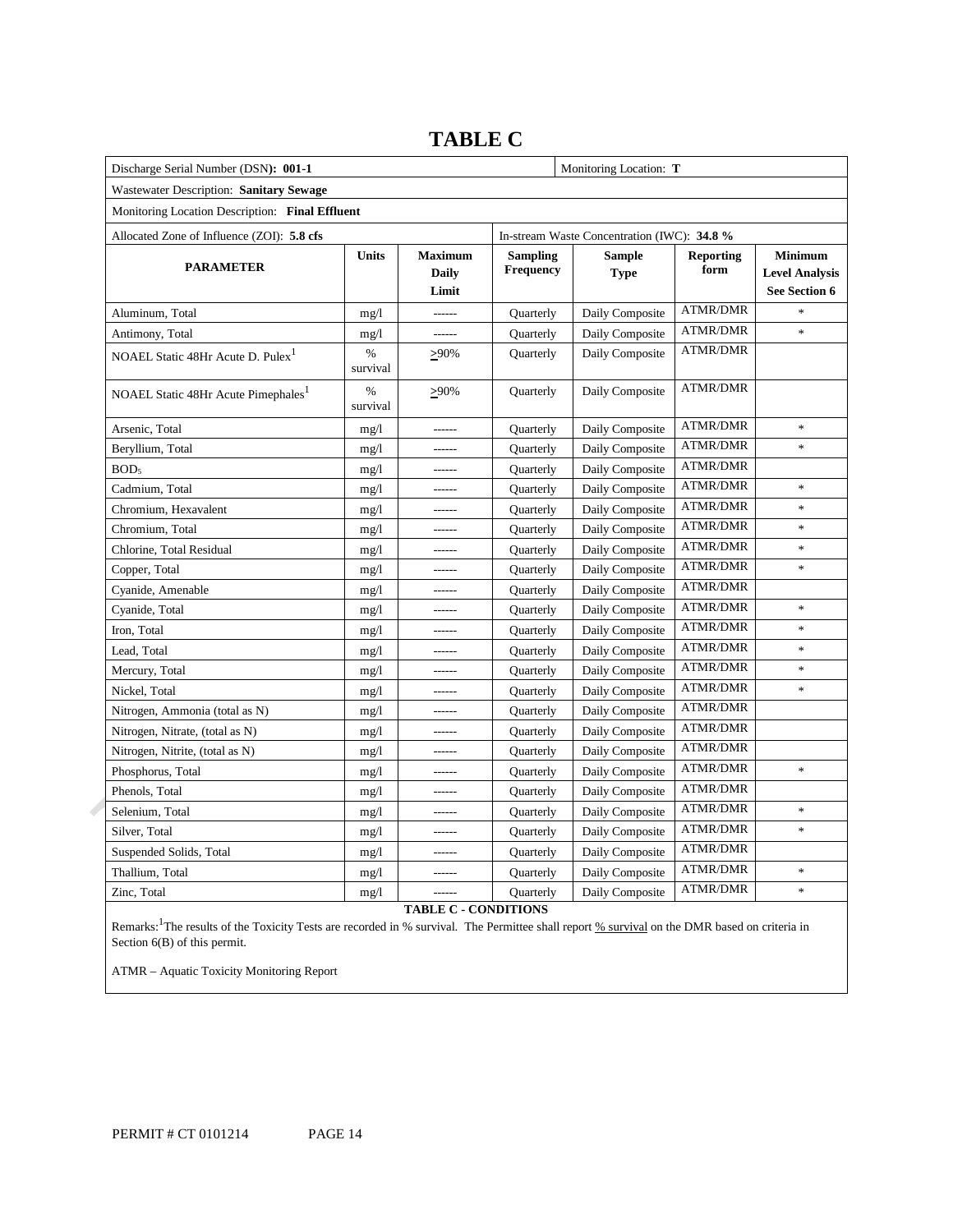# 14B**TABLE D**

| Discharge Serial Number: 001-1<br>Monitoring Location: N |                             |  |                  |                                 |                  |  |
|----------------------------------------------------------|-----------------------------|--|------------------|---------------------------------|------------------|--|
| Wastewater Description: Activated Sludge                 |                             |  |                  |                                 |                  |  |
| Monitoring Location Description: Each Aeration Unit      |                             |  |                  |                                 |                  |  |
| <b>REPORTING FORMAT</b>                                  |                             |  |                  | <b>INSTANTANEOUS MONITORING</b> | <b>REPORTING</b> |  |
| <b>PARAMETER</b>                                         |                             |  | Sample Frequency | Sample Type                     | <b>FORM</b>      |  |
| Oxygen, Dissolved                                        | High & low for each WorkDay |  | 4/WorkDav        | Grab                            | <b>MOR</b>       |  |
| Sludge Volume Index                                      | WorkDay                     |  | WorkDay          | Grab                            | <b>MOR</b>       |  |
| Mixed Liquor Suspended Solids                            | WorkDay                     |  | WorkDay          | Grab                            | <b>MOR</b>       |  |

# 15B**TABLE E**

| Discharge Serial Number: 001-1                 |              | Monitoring Location: G                |                                   |                                             |                                           |                              |                                 |
|------------------------------------------------|--------------|---------------------------------------|-----------------------------------|---------------------------------------------|-------------------------------------------|------------------------------|---------------------------------|
| <b>Wastewater Description: Sanitary Sewage</b> |              |                                       |                                   |                                             |                                           |                              |                                 |
| Monitoring Location Description: Influent      |              |                                       |                                   |                                             |                                           |                              |                                 |
| <b>PARAMETER</b>                               | <b>Units</b> | <b>DMR REPORTING</b><br><b>FORMAT</b> |                                   | <b>FLOW/TIME BASED</b><br><b>MONITORING</b> | <b>INSTANTANEOUS</b><br><b>MONITORING</b> |                              | <b>REPORTING</b><br><b>FORM</b> |
|                                                |              |                                       | <b>Sample</b><br><b>Frequency</b> | Sample<br><b>Type</b>                       | <b>Sample</b><br><b>Frequency</b>         | <b>Sample</b><br><b>Type</b> |                                 |
| Alkalinity, Total                              | mg/1         |                                       | <b>NA</b>                         | <b>NA</b>                                   | Monthly                                   | Grab                         | <b>MOR</b>                      |
| Biochemical Oxygen Demand (5 day)              | mg/1         | Monthly average                       | 2 per week                        | Daily Composite                             | <b>NA</b>                                 | <b>NA</b>                    | <b>DMR/MOR</b>                  |
| Nitrogen, Ammonia (total as N)                 | mg/1         |                                       | Monthly                           | Daily Composite                             | <b>NA</b>                                 | NA.                          | <b>MOR</b>                      |
| Nitrogen, Nitrate (total as N)                 | mg/l         |                                       | Monthly                           | Daily Composite                             | <b>NA</b>                                 | <b>NA</b>                    | <b>MOR</b>                      |
| Nitrogen, Nitrite (total as N)                 | mg/l         |                                       | Monthly                           | Daily Composite                             | <b>NA</b>                                 | <b>NA</b>                    | <b>MOR</b>                      |
| Nitrogen, Total Kjeldahl                       | mg/l         |                                       | Monthly                           | Daily Composite                             | NA                                        | NA.                          | <b>MOR</b>                      |
| Nitrogen, Total                                | mg/1         |                                       | Monthly                           | Daily Composite                             | <b>NA</b>                                 | <b>NA</b>                    | <b>MOR</b>                      |
| Phosphate, Ortho                               | mg/1         |                                       | Monthly                           | Daily Composite                             | <b>NA</b>                                 | <b>NA</b>                    | <b>MOR</b>                      |
| Phosphorus, Total                              | mg/l         |                                       | Monthly                           | Daily Composite                             | <b>NA</b>                                 | NA.                          | <b>MOR</b>                      |
| pH                                             | S.U.         |                                       | <b>NA</b>                         | <b>NA</b>                                   | Work Day                                  | Grab                         | <b>MOR</b>                      |
| Solids, Total Suspended                        | mg/1         | Monthly average                       | 2 per week                        | Daily Composite                             | <b>NA</b>                                 | <b>NA</b>                    | <b>DMR/MOR</b>                  |
| Temperature                                    | $\mathrm{P}$ |                                       | <b>NA</b>                         | <b>NA</b>                                   | Work Day                                  | Grab                         | <b>MOR</b>                      |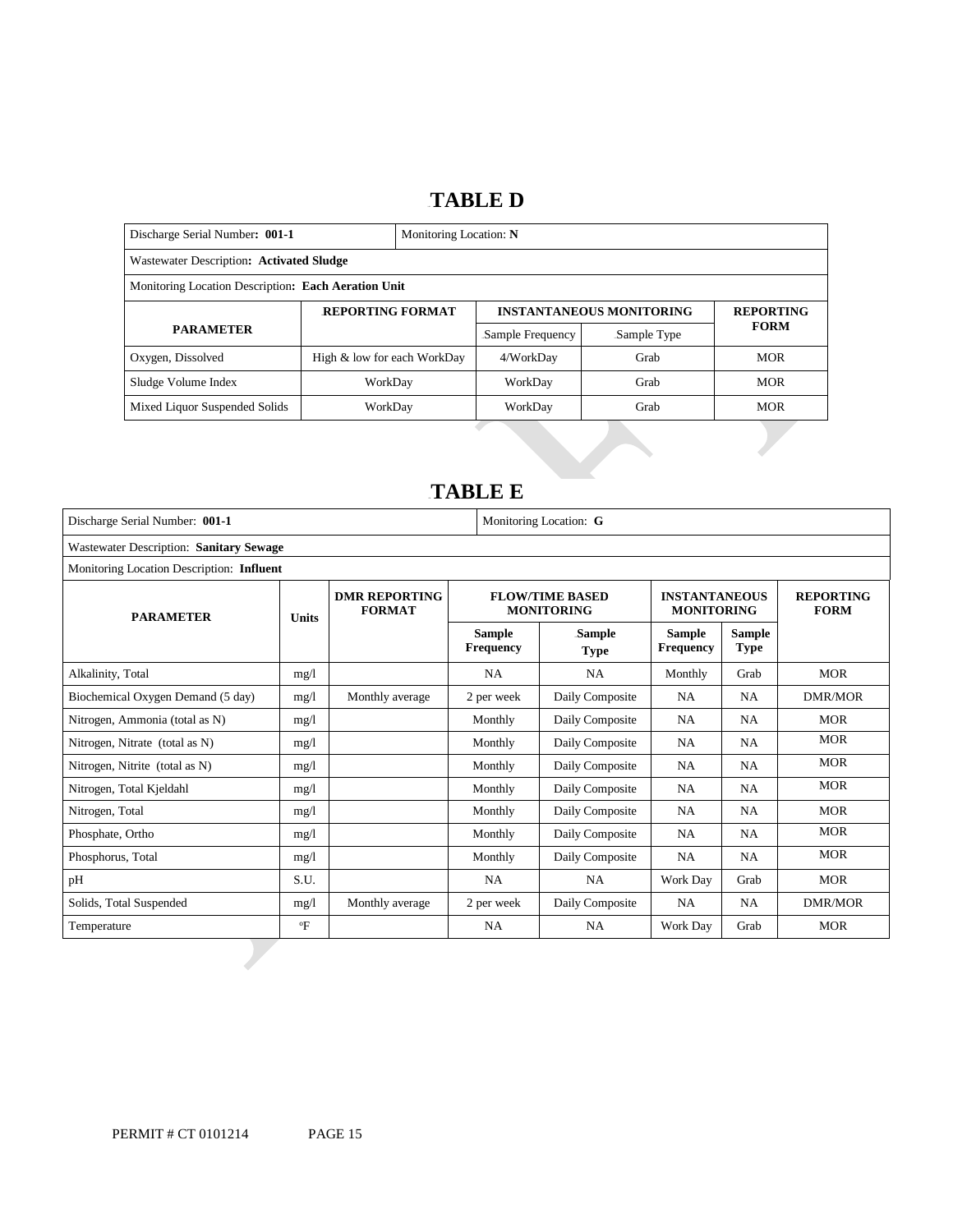| Discharge Serial Number: 001-1                    | Monitoring Location: SL |                                 |                       |  |  |  |
|---------------------------------------------------|-------------------------|---------------------------------|-----------------------|--|--|--|
| .Wastewater Description: Thickened sludge         |                         |                                 |                       |  |  |  |
| Monitoring Location Description: Thickened sludge |                         |                                 |                       |  |  |  |
| <b>PARAMETER</b>                                  |                         | <b>INSTANTANEOUS MONITORING</b> | <b>REPORTING FORM</b> |  |  |  |
|                                                   | <b>Units</b>            | <b>Grab Sample Freq.</b>        |                       |  |  |  |
| Arsenic, Total                                    | mg/kg                   | Quarterly                       | <b>DMR</b>            |  |  |  |
| Beryllium, Total                                  | mg/kg                   | Quarterly                       | <b>DMR</b>            |  |  |  |
| Cadmium, Total                                    | mg/kg                   | Quarterly                       | <b>DMR</b>            |  |  |  |
| Chromium, Total                                   | mg/kg                   | Quarterly                       | <b>DMR</b>            |  |  |  |
| Copper, Total                                     | mg/kg                   | Quarterly                       | <b>DMR</b>            |  |  |  |
| Lead, Total                                       | mg/kg                   | Quarterly                       | <b>DMR</b>            |  |  |  |
| Mercury, Total                                    | mg/kg                   | Quarterly                       | <b>DMR</b>            |  |  |  |
| Nickel, Total                                     | mg/kg                   | Quarterly                       | <b>DMR</b>            |  |  |  |
| Nitrogen, Ammonia *                               | mg/kg                   | Quarterly                       | $DMR*$                |  |  |  |
| Nitrogen, Nitrate (total as N) *                  | mg/kg                   | Quarterly                       | $DMR*$                |  |  |  |
| Nitrogen, Organic *                               | mg/kg                   | Quarterly                       | $DMR*$                |  |  |  |
| Nitrogen, Nitrite (total as N) *                  | mg/kg                   | Quarterly                       | $DMR*$                |  |  |  |
| Nitrogen, Total *                                 | mg/kg                   | Quarterly                       | $DMR*$                |  |  |  |
| pH <sup>*</sup>                                   | S.U.                    | Quarterly                       | $DMR*$                |  |  |  |
| Polychlorinated Biphenyls                         | $mg/kg$                 | Quarterly                       | <b>DMR</b>            |  |  |  |
| Solids, Fixed                                     | $\%$                    | Quarterly                       | <b>DMR</b>            |  |  |  |
| Solids, Total                                     | $\%$                    | Quarterly                       | <b>DMR</b>            |  |  |  |
| Solids, Volatile                                  | $\%$                    | Quarterly                       | <b>DMR</b>            |  |  |  |
| Zinc, Total                                       | mg/kg                   | Quarterly                       | <b>DMR</b>            |  |  |  |

# **TABLE F**

 **(\*) required for composting or land application only** 

 Testing for inorganic pollutants shall follow "Test Methods for Evaluating Solid Waste, Physical/Chemical Methods", EPA Publication SW-846 as updated and/or revised.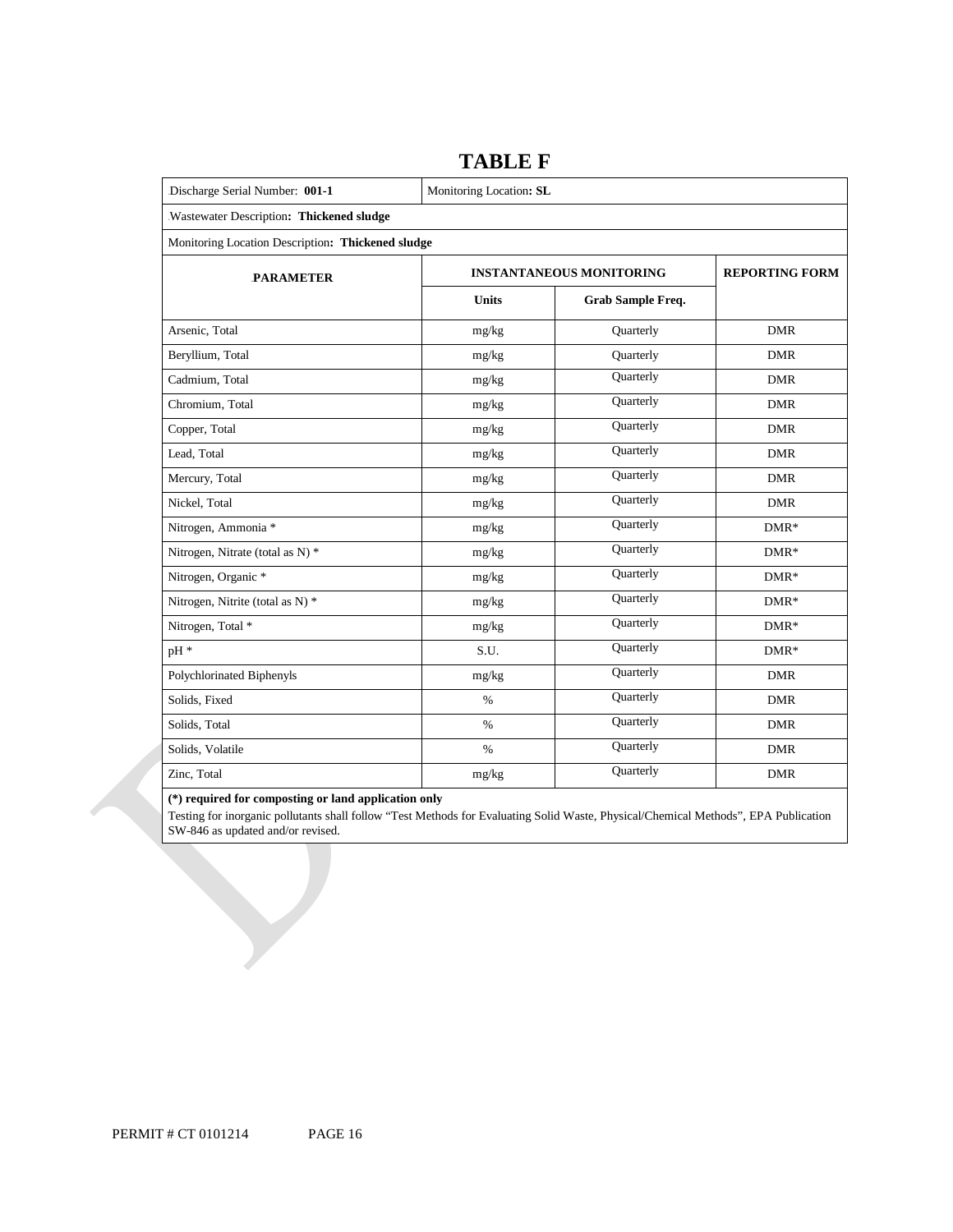# ATTACHMENT 2

# MONTHLY OPERATING REPORT FORM

PERMIT # CT 0101214 PAGE 17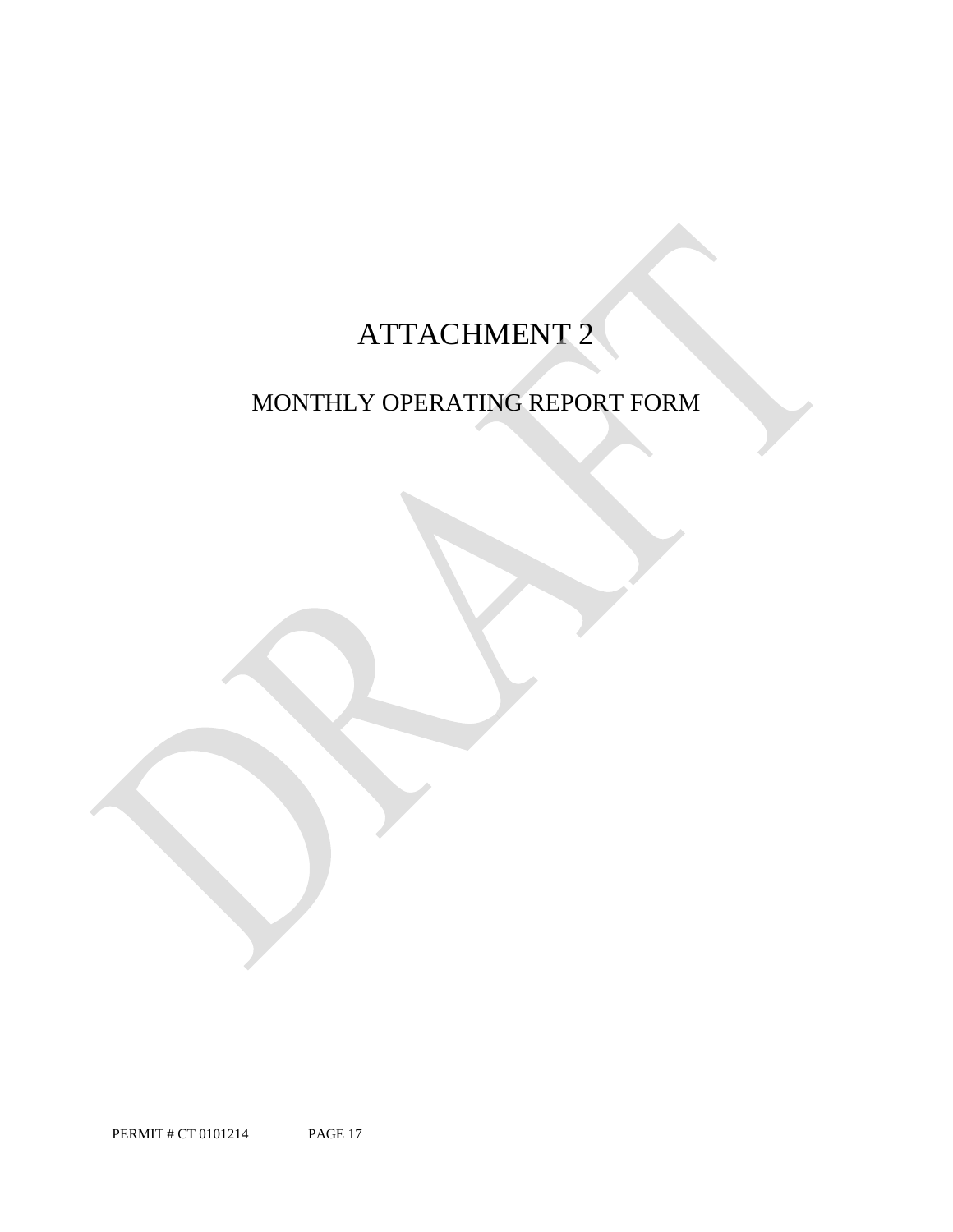# **DATA TRACKING AND TECHNICAL FACT SHEET**

**Permittee**: Town of Stafford

# **PERMIT, ADDRESS, AND FACILITY DATA**

**PERMIT #:**CT0101214 **APPLICATION #:** 201106215 **FACILITY ID.** 134-001

| <b>Mailing Address:</b>                                                                                                                                       | <b>Location Address:</b>                  |
|---------------------------------------------------------------------------------------------------------------------------------------------------------------|-------------------------------------------|
| Street: 1 Main Street                                                                                                                                         | Street: 50 River Road                     |
| City: Stafford Springs ST: CT Zip: 06076                                                                                                                      | City: Stafford Springs ST: CT Zip: 06076  |
| Contact Name: Richard F. Hartenstein Jr.                                                                                                                      | Contact Name: Richard F. Hartenstein Jr.  |
| Phone No.:                                                                                                                                                    | Phone No.:<br>860-684-4914                |
| 860-684-4914                                                                                                                                                  | <b>DMR</b> Contact                        |
|                                                                                                                                                               | email address: Hartenstein@staffordct.org |
| PERMIT INFORMATION                                                                                                                                            |                                           |
| <b>DURATION</b> 5 YEAR $X$ 10 YEAR $\_\$ 30 YEAR $\_\$                                                                                                        |                                           |
| <b>TYPE</b> New Reissuance $X$ Modification $\overline{\phantom{a}}$                                                                                          |                                           |
| <b>CATEGORIZATION POINT (X) NON-POINT () GIS #</b>                                                                                                            |                                           |
| NPDES (X) PRETREAT () GROUND WATER(UIC) () GROUND WATER (OTHER) ()                                                                                            |                                           |
| NPDES MAJOR (MA) $X$<br>NPDES SIGNIFICANT MINOR or PRETREAT SIU (SI)<br>NPDES or PRETREATMENT MINOR (MI)                                                      |                                           |
| <b>COMPLIANCE SCHEDULE</b> YES NO X<br>POLLUTION PREVENTION __ TREATMENT REQUIREMENT __<br>WATER QUALITY REQUIREMENT _________ OTHER _____                    |                                           |
| <b>OWNERSHIP CODE</b><br>$\overline{\text{Private}}$ Federal State Municipal (town only) $\underline{X}$ Other public                                         |                                           |
| <b>DEP STAFF ENGINEER</b> Catharine Chu <b>DATE DRAFTED:</b> June 20, 2017                                                                                    |                                           |
| <b>PERMIT FEES</b>                                                                                                                                            |                                           |
| Annual Fee<br><b>DSN Number</b><br>Discharge Code                                                                                                             |                                           |
| 111000c<br>001<br>\$2,367.50                                                                                                                                  |                                           |
| <b>FOR NPDES DISCHARGES</b><br>Drainage Basin Code: 3100<br>Water Quality Classification Goal: B                                                              | Segment: Willimantic River-00             |
| NATURE OF BUSINESS GENERATING DISCHARGE<br>Municipal Sanitary Sewage Treatment                                                                                |                                           |
| PROCESS AND TREATMENT DESCRIPTION (by DSN)<br>Domestic Sanitary Sewage Treatment with secondary settling tanks, tertiary filters and seasonal UV disinfection |                                           |
| <b>RESOURCES USED TO DRAFT PERMIT</b>                                                                                                                         |                                           |

*\_X\_Federal Effluent Limitation Guideline <del>40CFR 133</del> Secondary Treatment Category* 

*\_\_ Performance Standards*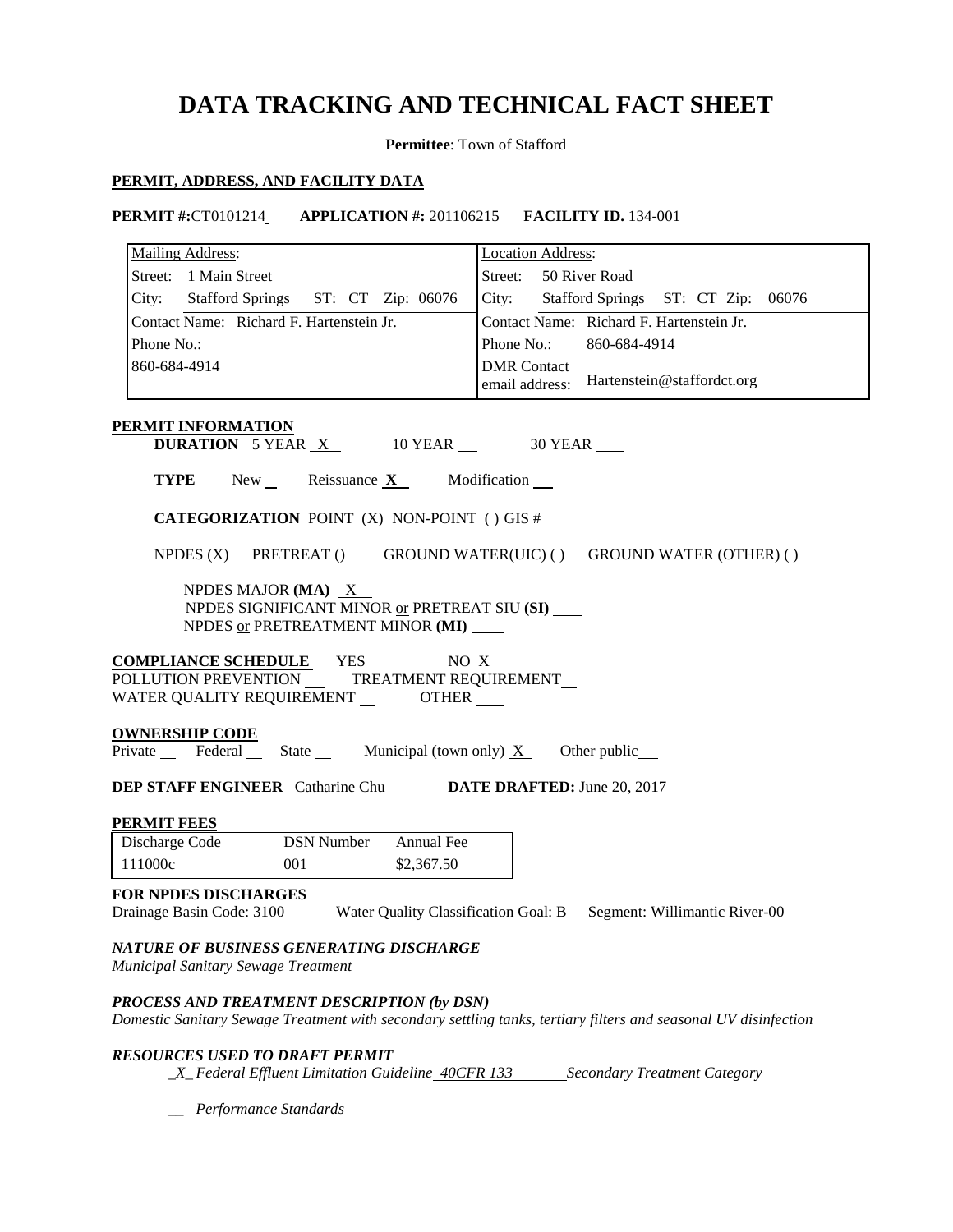- *Federal Development Document*
	- *name of category*
- *X Department File Information*
- *X Connecticut Water Quality Standards*
- *Anti-degradation Policy*
- *Coastal Management Consistency Review Form*
- *Other - Explain*

# *BASIS FOR LIMITATIONS, STANDARDS OR CONDITIONS*

 *X Secondary Treatment (Section 22a-430-4(r) of the Regulations of Connecticut State Agencies)* 

- *Case-by-Case Determination (See Other Comments)*
- *X In order to meet in-stream water quality (See General Comments)*
- *X Anti-degradation policy*

# *GENERAL COMMENTS*

 *The Town of Stafford ("Permittee") operates a municipal water pollution control facility ("the facility") located at 50 River Road, Stafford Springs, CT. The facility is designed to treat and discharge up to 2.0 million gallons a day of effluent into the Willimantic River. The facility currently uses secondary treatment with UV disinfection to treat*  Town of Stafford's application and has prepared a draft permit consistent with that determination. *effluent before being discharged. Pursuant to Conn. Gen. Stat. § 22a-430, the Department of Energy and Environmental Protection has issued Town of Stafford a permit for the discharge from this facility. The permittee has submitted an application to renew its permit. The Department has made a tentative determination to approve the* 

Town of Stafford's application and has prepared a draft permit consistent with that determination.<br>The most significant changes from the current permit is the inclusion of a revised copper limit and the removal of *and iron monitoring to be consistent with EPA's National Recommended Water Quality Criteria. the lead limit from the current permit as the facility no longer shows the statistical probability of exceeding water quality goals in Willimantic River associated with lead. The new permit also includes revised bacteria monitoring requirements (e.g. e. coli), aluminum monitoring to be consistent with the most recent CT Water Quality Standards* 

# *SPECIFIC REQUIREMENTS OR REVISIONS*

**Evaluation and Implementation Review provisions of such Standards.** *The Department reviewed the application for consistency with Connecticut's Water Quality Standards and determined that with the limits in the draft permit, including those discussed below, that the draft permit is consistent with maintenance and protection of water quality in accordance with the Tier I Anti-degradation* 

 *Connecticut Water Quality Standards and criteria, pursuant to 40 CFR 122.44(d). Discharge monitoring data was consumption only) criteria, considering the zone of influence allocated to the facility where appropriate. In addition to this review, the statistical procedures outlined in the EPA Technical Support Document for Water Quality-based The need for inclusion of water quality based discharge limitations in this permit was evaluated consistent with evaluated for consistency with the available aquatic life criteria (acute and chronic) and human health (fish Toxics Control (EPA/505/2-90-001) were employed to calculate the need for such limits. Comparison of the attached monitoring data and its inherent variability with the calculated water quality based limits indicates a statistical probability of exceeding such limits. Therefore, revised water quality based limits for copper were included in the permit at this time.* 

*A limit has been included in this permit to cap the phosphorus load this discharge is permitted for:* 

# *Phosphorus Permitting Approach*

*Phosphorus is a naturally occurring element that is essential to support plant growth. When present in excessive amounts, phosphorus can impair both aquatic life and recreational use of Connecticut's water resources. Excess nutrient enrichment is a serious threat to water quality in Connecticut. Excessive loading of phosphorus to surface*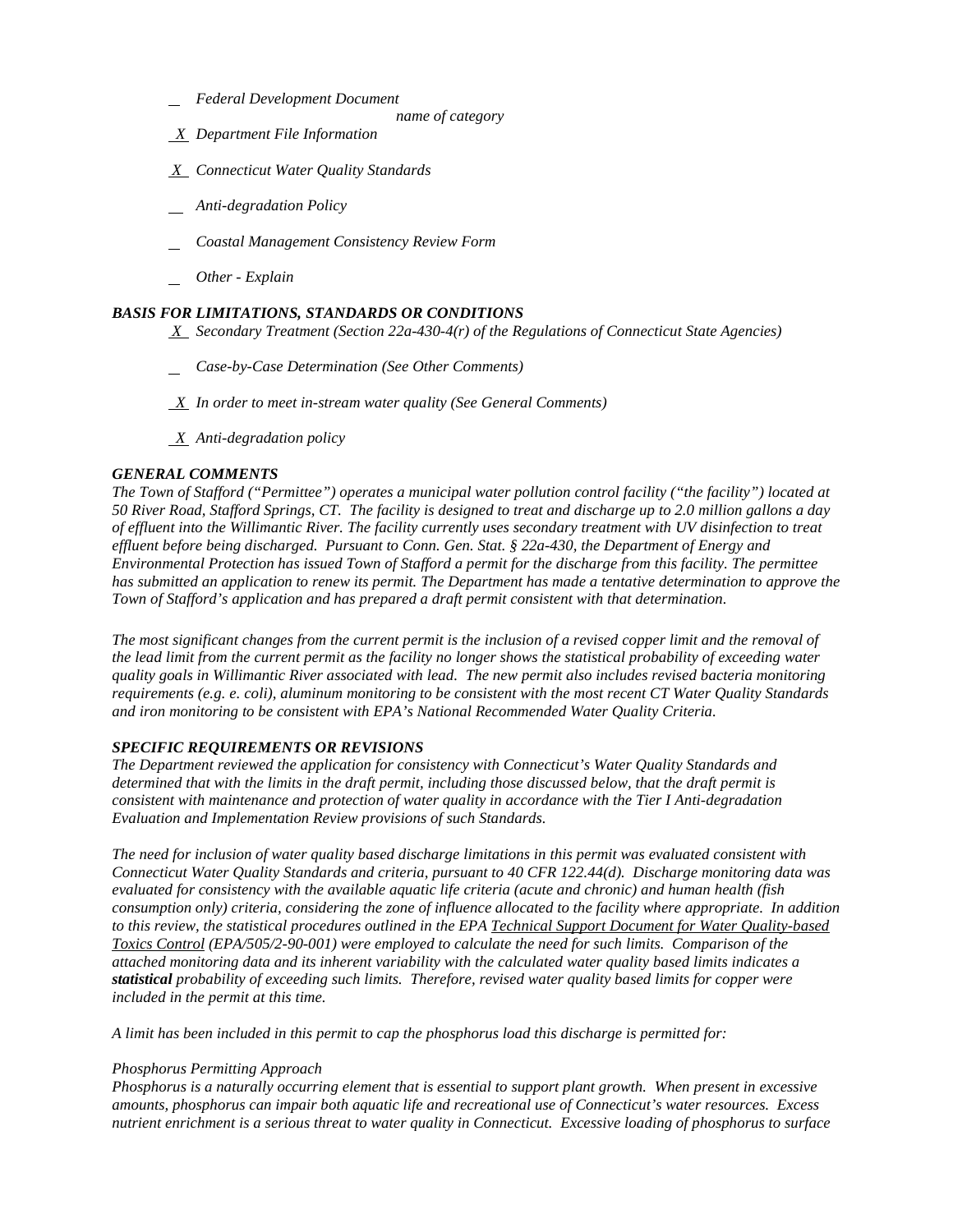*water body segments have been identified on Connecticut's List of Waters Not Meeting Water Quality Standards waters as a result of discharges from wastewater treatment plants or non point sources such as runoff from urban and agricultural lands, can lead to algal blooms, including blooms of noxious blue green algae, reduction in water clarity, and in extreme cases depletion of oxygen, fish kills, and other impairments to aquatic life. Currently, 21 where nutrient enrichment is a contributing cause of the impairment.* 

 *phosphorus limits in non-tidal freshwater for industrial and municipal water pollution control facilities (WPCFs)*  national pollutant discharge elimination system (NPDES) permits. *The Connecticut Water Quality Standards (WQS) do not include numeric criteria for nutrients but rather incorporate narrative standards and criteria for nutrients. These narrative policy statements direct the Connecticut Department of Environmental Protection to impose discharge limitations or other reasonable controls on point and non point sources to support maintenance or attainment of designated uses. In the absence of numeric criteria for phosphorus, the Department has developed an interim nutrient management strategy for freshwater non-tidal streams based on the narrative policy statements in the WQS to meet the pressing need to issue NPDES permits and be protective of the environment. The strategy includes methods that focus on phosphorus because it is the primary limiting nutrient in freshwater systems. These methods were approved by the United States Environmental Protection (EPA) in their letter dated October 26, 2010 as an interim strategy to establish water quality based* 

*The method in the interim strategy uses best available science to identify phosphorus enrichment levels in waste receiving rivers and streams that adequately support aquatic life uses. The methodology focuses on algal communities as the key aquatic life nutrient response variable and phosphorus enrichment factors that represent significant changes in communities based on data collected statewide. Ongoing work is currently being conducted to refine the approach through additional data collection and by expanding the methodology to include non-waste receiving streams. It is expected that the ongoing work will lead to numeric nutrient criteria for all freshwater rivers and streams in the next WQS review cycle. The current approach provides for a major statewide advancement in the level of phosphorus control that is expected to meet all freshwater designated uses. The adaptive nature of Connecticut's strategy allows for revisions to permit limits in future permit cycles without delaying action that we know needs to be taken today.* 

 *seasonal phosphorus mass load per unit area of watershed contributing flow to the point of assessment. The current approach follows a watershed based framework incorporating many of the elements from the U.S. EPA Watershed –Based National Pollutant Discharge Elimination System (NPDES) Permitting Technical Guidance (2007). Consistent with the 2007 Guidance, the approach "explicitly considers the impact of multiple pollutant sources and stressors, including nonpoint source contributions, when developing point source permits". Expected current conditions are based on the probability of excess phosphorus export from land cover and municipal and industrial facilities in the upstream drainage basin. Connecticut's policy for phosphorus management is translated into a numeric expression through geo-spatial and statistical analyses that determines the maximum acceptable* 

*The goal of the interim strategy is to achieve or maintain an enrichment factor (EF) of 8.4 or below throughout a watershed. An EF is representative of the amount of anthropogenic phosphorus loading to river and streams. It is calculated by dividing the current total seasonal phosphorus load by a modeled total phosphorus load under complete forested conditions at a particular point along the river. An enrichment factor is representative of the amount of anthropogenic phosphorus loading to rivers and streams. The goal of an 8.4 enrichment factor represents a threshold at which a significant change is seen in the algal communities indicating highly enriched* 

*phosphorus is more likely to be taken up by sediment and biomass because of low flow and warmer conditions. considered normal use of the land recognizing that humans are part of the environment. conditions and impacts to aquatic life uses. The analysis was conducted using benthic algae collected in rivers and streams throughout CT under varying enrichment conditions. The approach targets the critical 'growing' season (April through October) when*  During winter months aquatic plants are dormant and flows are higher providing constant flushing of phosphorus *through aquatic systems with a less likely chance that it will settle out into the sediment. Limiting the phosphorus export from industrial and municipal facilities offers a targeted management strategy for achieving aquatic life designated uses within a waterbody. The export of some phosphorus from facilities and other land sources is* 

 *current degree of enrichment of the receiving water body at the point of discharge and the facilities contribution to the total watershed enrichment at the point of discharge. A seasonal load was established by the Department for each facility discharging to non-tidal waters based on the*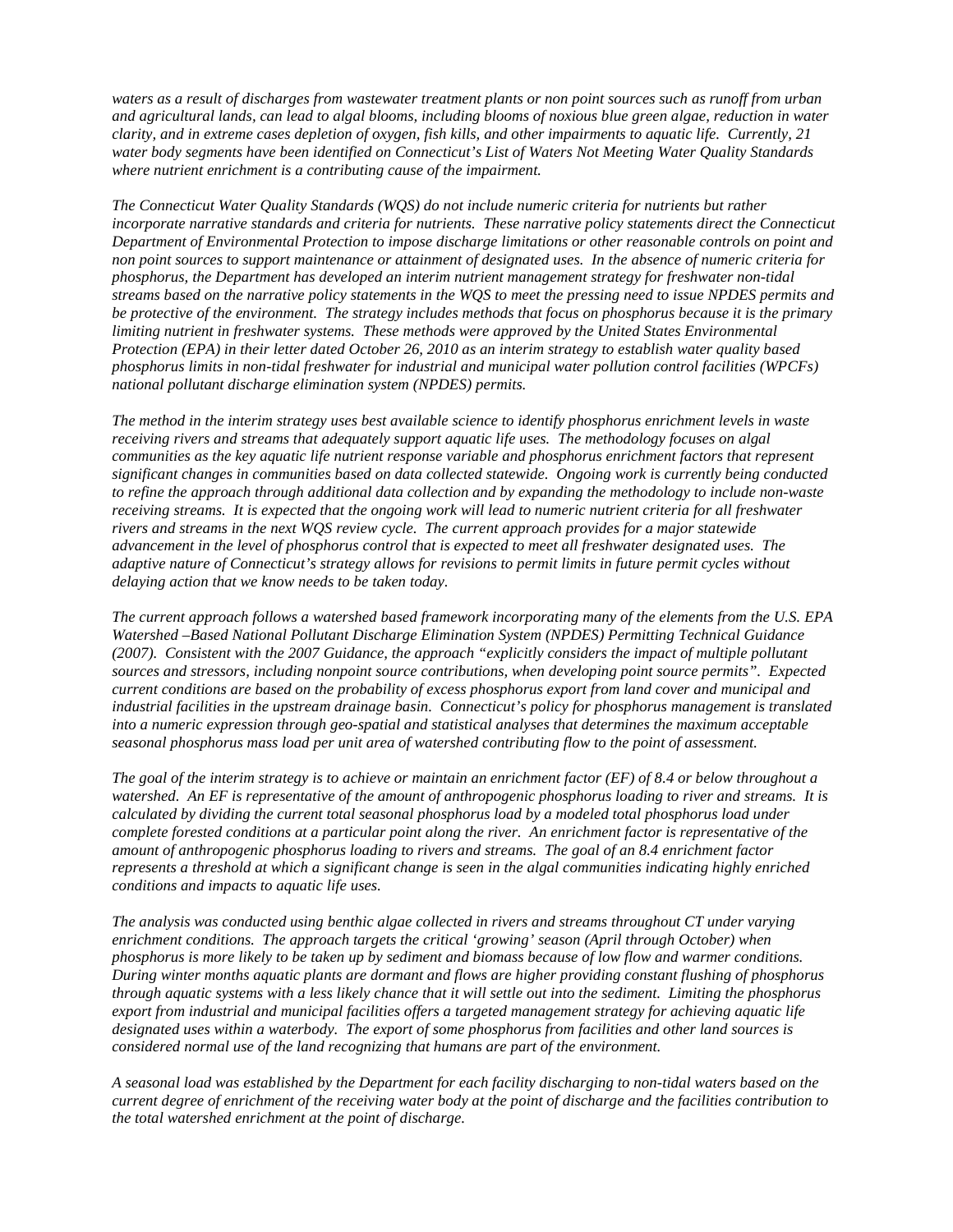*The Town of Strafford's Permit Requirements* 

discharging to the watershed was reduced to achieve an enrichment factor of 8.4 or lower throughout the river. *A nutrient watershed analysis was conducted for the Willimantic River watershed below facilities discharging phosphorus into the river. The facilities discharging to the river include Stafford WPCF, University of CT WPCF, and Willimantic WPCF. The seasonal (April 1st through October 31st) nutrient loading from each facility* 

discharging to the watershed was reduced to achieve an enrichment factor of 8.4 or lower throughout the river.<br>The current enrichment factor at the Town of Stafford WPCF discharge is 5. The final proposed seasonal load  *allocation for Town of Stafford WPCF is 8.61 lbs/day. When this strategy is fully implemented by combining reductions at all facilities located in the same watershed, the NPDES load in the Willimantic River will be reduced by 0%.* 

in the attainment and maintenance of all designated uses for the water body when the strategy is fully implemented.  *stringent water quality goal. Federal regulations at 40 CFR 122.44(d) indicate that permit issuers are required to determine whether a given point source discharge causes, has the reasonable potential to cause, or contributes to an in-stream excursion above a narrative or numeric criteria within a State water quality standard after consideration of existing controls on point and non-point sources of pollution. If a discharge is found to cause an excursion of a numeric or narrative state water quality criterion, NPDES regulations implementing section 301(b)(1)(C) of the Clean Water Act provide that a permit must contain effluent limits as necessary to achieve state water quality standards. The limit in the permit and the strategy are consistent with the narrative policy statements in the CT WOS and are expected to result* If the Department develops numeric criteria in the future, or it is found that the current limit under the strategy is not sufficient to achieve designated uses, the goal will be modified and the WPCF will be expected to meet the more

*WATER QUALITY LIMIT CALCULATIONS See attached*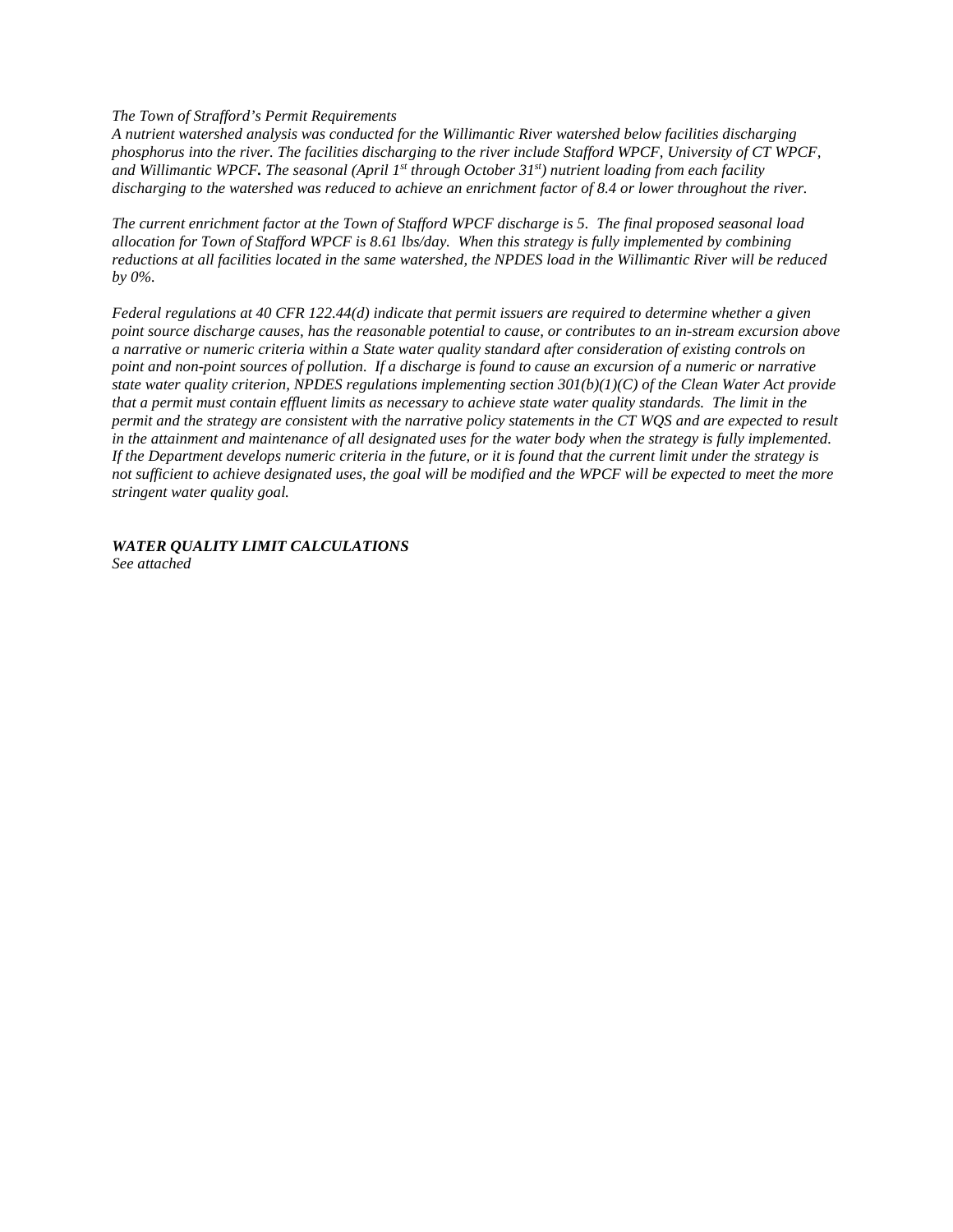

79 Elm Street • Hartford, CT 06106-5127 www.ct.gov/deep Affirmative Action/Equal Opportunity Employer

# **Notice of Tentative Determination to Approve NPDES Permit Renewal Applicant: Town of Stafford Application No. 201106215 City/Town: Town of Stafford**

The Commissioner of the Department of Energy and Environmental Protection ("DEEP") hereby gives notice that a tentative determination has been reached to approve the following application.

| Applicant's Name and Address: | Town of Stafford, 1 Main Street, Stafford Springs, CT 06076 |
|-------------------------------|-------------------------------------------------------------|
| Contact Name and Phone No.:   | Richard F. Hartenstein Jr.<br>860-684-4914                  |
| Type of Permit and #:         | <b>NPDES - CT0101214</b>                                    |
| Type of Facility:             | Domestic Wastewater Treatment                               |
| Facility Location:            | 50 River Road, Stafford Springs, CT 06076                   |
| Facility design capacity:     | 2.0 million gallons per day                                 |

# COMMISSIONER'S FINDINGS/REGULATORY CONDITIONS

The applicant has previously received a permit from the Departiment of Energy and Environmental Protection ("Department") authorizing the discharge of up to an annual average daily design flow of 2.0 million gallons a day of advanced treated municipal wastewaters to the Willimantic River. The applicant has submitted an application to renew its existing permit. This renewal application is the subject of this notice.

# THE DRAFT PERMIT

The Department has prepared a draft permit consistent with the tentative determination to approve Town ofStafford's renewal application. This draft is available on the public participation section of the Department's website. In accordance with Sections 22a-430-4(1) and 22a-430-4(r) of the Regulations of Connecticut State Agencies (RCSA), the draft permit contains effluent limitations that meet Connecticut's Water Quality Standards for the following: Ammonia, Aquatic Toxicity, Biochemical Oxygen Demand (5 day), copper, Escherichia coli, flow, pH, total phosphorus, and total suspended solids.

# INFORMATION REQUESTS/PUBLIC COMMENT

This application has been assigned No. 201106215; please use this number when corresponding with DEEP regarding this application. Interested persons may obtain copies of the application from the applicant at the above address. The application and supporting documentation are available for inspection at the Department of Energy and Environmental Protection, Water